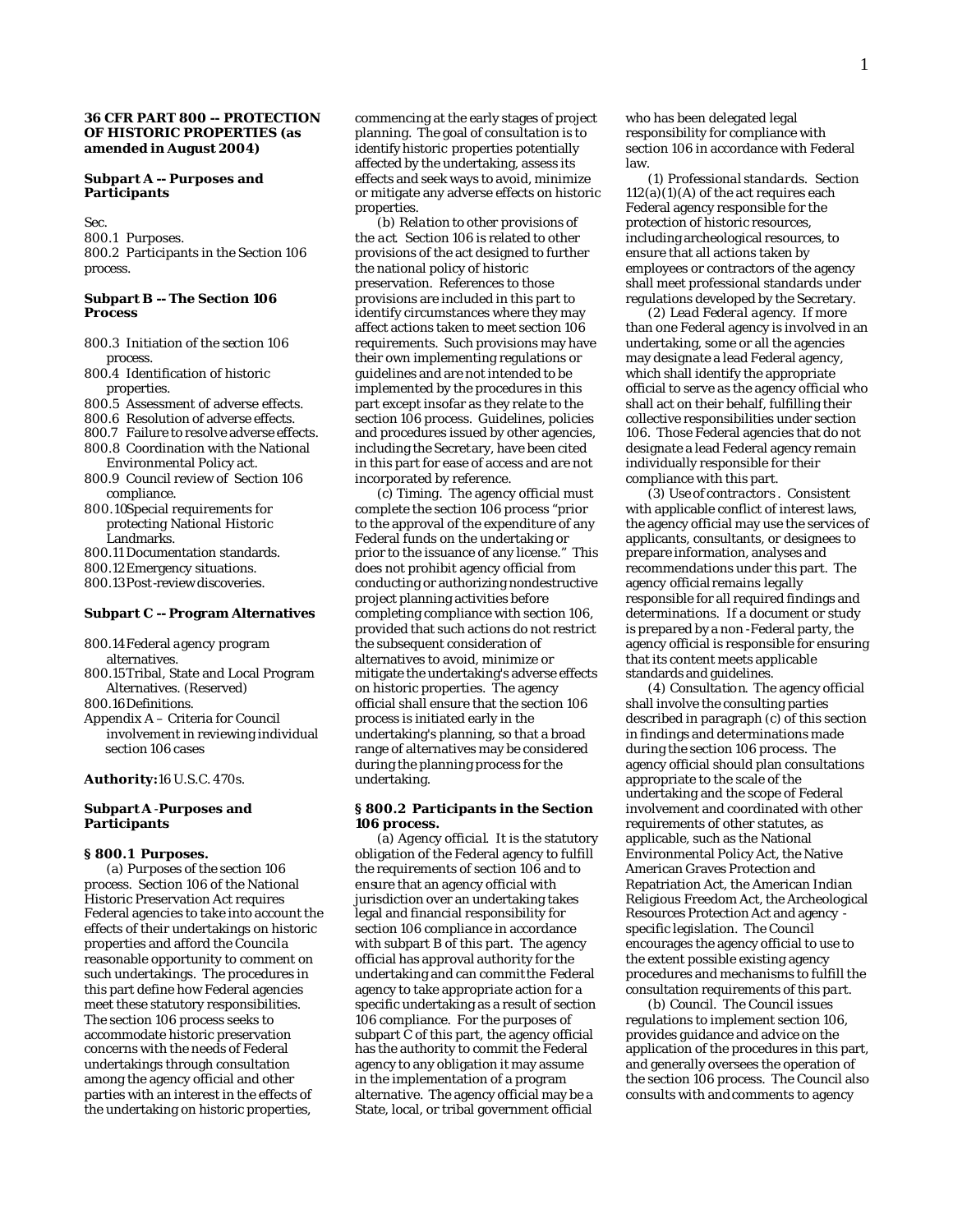officials on individual undertakings and programs that affect historic properties.

(1) *Council entry into the section 106 process*. When the Council determines that its involvement is necessary to ensure that the purposes of section 106 and the act are met, the Council may enter the section 106 process. Criteria guiding Council decisions to enter the section 106 process are found in appendix A to this part. The Council will document that the criteria have been met and notify the parties to the section 106 process as required by this part.

(2) *Council assistance*. Participants in the section 106 process may seek advice, guidance and assistance from the Council on the application of this part to specific undertakings, including the resolution of disagreements, whether or not the Council is formally involved in the review of the undertaking. If questions arise regarding the conduct of the section 106 process, participants are encouraged to obtain the Council's advice on completing the process.

(c) *Consulting parties*. The following parties have consultative roles in the section 106 process.

(1) *State historic preservation officer*.

(i) The State historic preservation officer (SHPO) reflects the interests of the State and its citizens in the preservation of their cultural heritage. In accordance with section 101(b)(3) of the act, the SHPO advises and assists Federal agencies in carrying out their section 106 responsibilities and cooperates with such agencies, local governments and organization s and individuals to ensure that historic properties are taking into consideration at all levels of planning and development.

(ii) If an Indian tribe has assumed the functions of the SHPO in the section 106 process for undertakings on tribal lands, the SHPO shall participate as a consulting party if the undertaking takes place on tribal lands but affects historic properties off tribal lands, if requested in accordance with  $\S 800.3(c)(1)$ , or if the Indian tribe agrees to include the SHPO pursuant to  $\S$  800.3(f)(3).

(2) *Indian tribes and Native Hawaiian organizations*.

(i) *Consultation on tribal lands*.

(A) *Tribal historic preservation officer*. For a tribe that has assumed the responsibilities of the SHPO for section 106 on tribal lands under section 101(d)(2) of the act, the tribal historic preservation officer (THPO) appointed or designated in accordance with the act is the official representative for the purposes of section 106. The agency official shall consult with the THPO in

lieu of the SHPO regarding undertakings occurring on or affecting historic properties on tribal lands.

(B) *Tribes that have not assumed SHPO functions* . When an Indian tribe has not assumed the responsibilities of the SHPO for section 106 on tribal lands under section 101(d)(2) of the act, the agency official shall consult with a representative designated by such Indian tribe in addition to the SHPO regarding undertakings occurring on or affecting historic properties on its tribal lands. Such Indian tribes have the same rights of consultation and concurrence that the THPOs are given throughout subpart B of this part, except that such consultations shall be in addition to and on the same basis as consultation with the SHPO.

(ii) *Consultation on historic properties of significance to Indian tribes and Native Hawaiian organizations*. Section 101(d)(6)(B) of the act requires the agency official to consult with any Indian tribe or Native Hawaiian organization that attaches religious and cultural significance to historic properties that may be affected by an undertaking. This requirement applies regardless of the location of the historic property. Such Indian tribe or Native Hawaiian organization shall be a consulting party.

(A) The agency official shall ensure that consultation in the section 106 process provides the Indian tribe or Native Hawaiian organization a reasonable opportunity to identify its concerns about historic properties, advise on the identification and evaluation of historic properties, including those of traditional religious and cultural importance, articulate its views on the undertaking's effects on such properties, and participate in the resolution of adverse effects. It is the responsibility of the agency official to make a reasonable and good faith effort to identify In dian tribes and Native Hawaiian organizations that shall be consulted in the section 106 process. Consultation should commence early in the planning process, in order to identify and discuss relevant preservation issues and resolve concerns about the confidentiality of information on historic properties.

(B) The Federal Government has a unique legal relationship with Indian tribes set forth in the Constitution of the United States, treaties, statutes, and court decisions. Consultation with Indian tribes should be conducted in a sensitive manner respectful of tribal sovereignty. Nothing in this part alters, amends, repeals, interprets or modifies

tribal sovereignty, any treaty rights, or other rights of an Indian tribe, or preempts, modifies or limits the exercise of any such rights.

(C) Consultation with an Indian tribe must recognize the government-togovernment relationship between the Federal Government and Indian tribes. The agency official shall consult with representatives designated or identified by the tribal government or the governing body of a Native Hawaiian organization. Consultation with Indian tribes and Native Hawaiian organizations should be conducted in a manner sensitive to the concerns and needs of the Indian tribe or Native Hawaiian organization.

(D) When Indian tribes and Native Hawaiian organizations attach religious and cultural significance to historic properties off tribal lands, section 101(d)(6)(B) of the act requires Federal agencies to consult with such Indian tribes and Native Hawaiian organizations in the section 106 process. Federal agencies should be aware that frequently historic properties of religious and cultural significance are located on ancestral, aboriginal, or ceded lands of Indian tribes and Native Hawaiian organizations and should consider that when complying with the procedures in this part.

(E) An Indian tribe or a Native Hawaiian organization may enter into an agreement with an agency official that specifies how they will carry out responsibilities under this part, including concerns over the confidentiality of information. An agreement may cover all aspects of tribal participation in the section 106 process, provided that no modification may be made in the roles of other parties to the section 106 process without their consent. An agreement may grant the Indian tribe or Native Hawaiian organization additional rights to participate or concur in agency decisions in the section 106 process beyond those specified in subpart B of this part. The agency official shall provide a copy of any such agreement to the Council and the appropriate SHPOs.

(F) An Indian tribe that has not assumed the responsibilities of the SHPO for section 106 on tribal lands under section  $101(d)(2)$  of the act may notify the agency official in writing that it is waiving its rights under  $\S 800.6(c)(1)$  to execute a memorandum of agreement.

(3) *Representatives of local governments*. A representative of a local government with jurisdiction over the area in which the effects of an undertaking may occur is entitled to participate as a consulting party. Under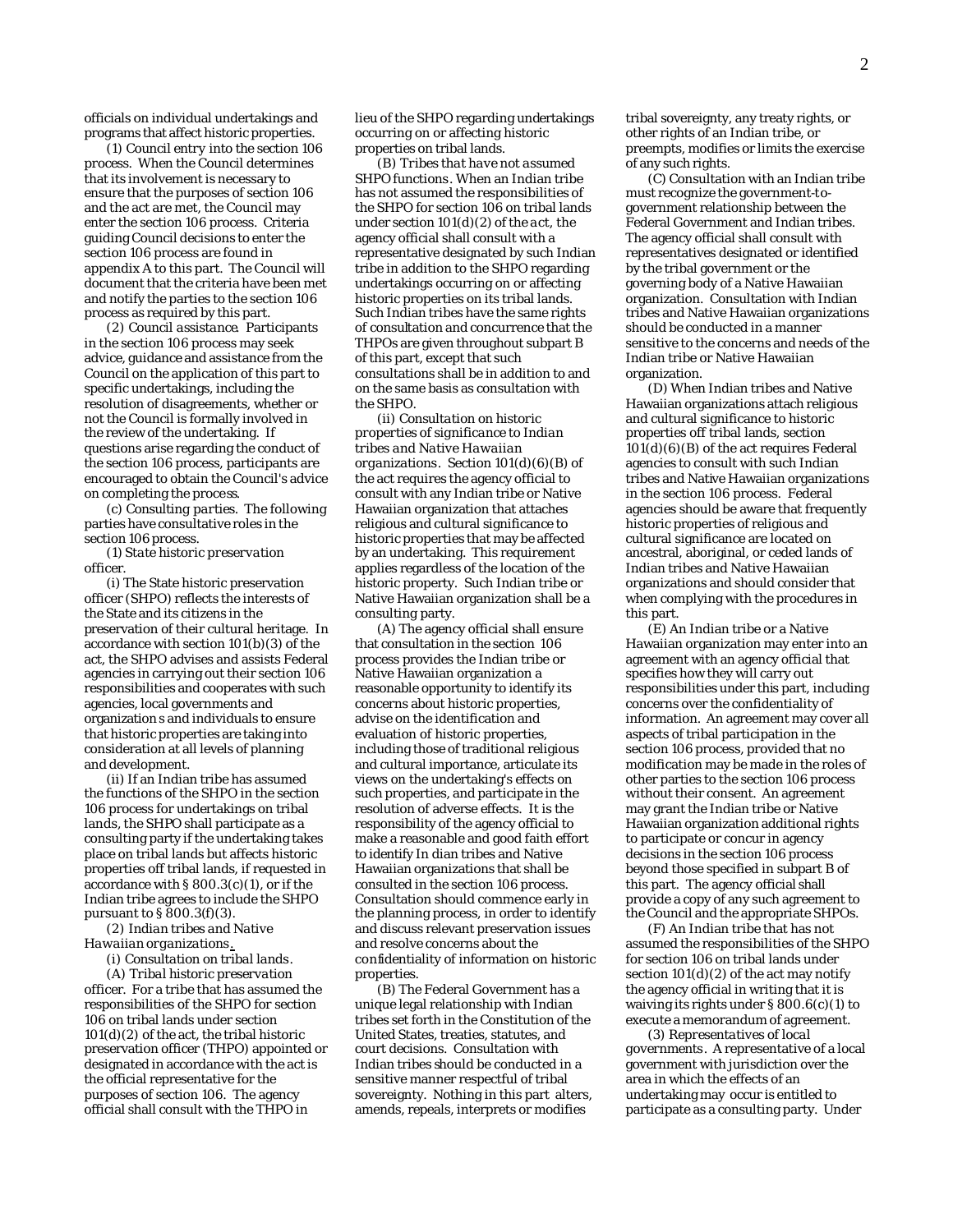other provisions of Federal law, the local government may be authorized to act as the agency official for purposes of section 106.

(4) *Applicants for Federal assistance, permits, licenses and other approvals*. An applicant for Federal assistance or for a Federal permit, license or other approval is entitled to participate as a consulting party as defined in this part. The agency official may authorize an applicant or group of applicants to initiate consultation with the SHPO/THPO and others, but remains legally responsible for all findings and determinations charged to the agency official. The agency official shall notify the SHPO/THPO when an applicant or group of applicants is so authorized. A Federal agency may authorize all applicants in a specific program pursuant to this section by providing notice to all SHPO/THPOs. Federal agencies that provide authorizations to applicants remain responsible for their government to government relationships with Indian tribes.

(5) *Additional consulting parties*. Certain individuals and organizations with a demonstrated interest in the undertaking may participate as consulting parties due to the nature of their legal or economic relation to the undertaking or affected properties, or their concern with the undertaking's effects on historic properties.

(d) *The public*.

(1) *Nature of involvement*. The views of the public are essential to informed Federal decisionmaking in the section 106 process. The agency official shall seek and consider the views of the public in a manner that reflects the nature and complexity of the undertaking and its effects on historic properties, the likely interest of the public in the effects on historic properties, confidentiality concerns of private individuals and businesses, and the relationship of the Federal involvement to the undertaking.

(2) *Providing notice and information*. The agency official must, except where appropriate to protect confidentiality concerns of affected parties, provide the public with information about an undertaking and its effects on historic properties and seek public comment and input. Members of the public may also provide views on their own initiative for the agency official to consider in decisionmaking.

(3) *Use of agency procedures*. The agency official may use the agency's procedures for public involvement under the National Environmental Policy Act or other program requirements in lieu of

public involvement requirements in subpart B of this part, if they provide adequate opportunities for public involvement consistent with this subpart.

### **Subpart B-The section 106 Process**

## **§ 800.3 Initiation of the section 106 process.**

(a) *Establish undertaking*. The agency official shall determine whether the proposed Federal action is an undertaking as defined in § 800.16(y) and, if so, whether it is a type of activity that has the potential to cause effects on historic properties.

(1) *No potential to cause effects*. If the undertaking is a type of activity that does not have the potential to cause effects on historic properties, assuming such historic properties were present, the agency official has no further obligations under section 106 or this part.

(2) *Program alternatives*. If the review of the undertaking is governed by a Federal agency program alternative established under § 800.14 or a programmatic agreement in existence before January  $11$ , 2001, the agency official shall follow the program alternative.

(b) *Coordinate with other reviews*. The agency official should coordinate the steps of the section 106 process, as appropriate, with the overall planning schedule for the undertaking and with any reviews required under other authorities such as the National Environmental Policy Act, the Native American Graves Protection and Repatriation Act, the American Indian Religious Freedom Act, the Archeological Resources Protection Act and agency specific legislation, such as section 4(f) of the Department of Transportation Act. Where consistent with the procedures in this subpart, the agency official may use information developed for other reviews under Federal, State or tribal law to meet the requirements of section 106.

(c) *Identify the appropriate SHPO and/or THPO*. As part of its initial planning, the agency official shall determine the appropriate SHPO or SHPOs to be involved in the section 106 process. The agency official shall also determine whether the undertaking may occur on or affect historic properties on any tribal lands and, if so, whether a THPO has a ssumed the duties of the SHPO. The agency official shall then initiate consultation with the appropriate officer or officers.

(1) *Tribal assumption of SHPO responsibilities*. Where an Indian tribe has assumed the section 106 responsibilities of the SHPO on tribal

lands pursuant to section 101(d)(2) of the act, consultation for undertakings occurring on tribal land or for effects on tribal land is with the THPO for the Indian tribe in lieu of the SHPO. Section  $101(d)(2)(D)(iii)$  of the act authorizes owners of properties on tribal lands which are neither owned by a member of the tribe nor held in trust by the Secretary for the benefit of the tribe to request the SHPO to participate in the section 106 process in addition to the THPO.

(2) *Undertakings involving more than one State*. If more than one State is involved in an undertaking, the involved SHPOs may agree to designate a lead SHPO to act on their behalf in the section 106 process, including taking actions that would conclude the section 106 process under this subpart.

(3) *Conducting consultation*. The agency official should consult with the SHPO/THPO in a manner appropriate to the agency planning process for the undertaking and to the nature of the undertaking and its effects on historic properties.

(4) *Failure of the SHPO/THPO to respond*. If the SHPO/THPO fails to respond within 30 days of receipt of a request for review of a finding or determination, the agency official may either proceed to the next step in the process based on the finding or determination or consult with the Council in lieu of the SHPO/THPO. If the SHPO/THPO re-enters the section 106 process, the agency official shall continue the consultation without being required to reconsider previous findings or determinations.

(d) *Consultatio n on tribal lands*. Where the Indian tribe has not assumed the responsibilities of the SHPO on tribal lands, consultation with the Indian tribe regarding undertakings occurring on such tribe's lands or effects on such tribal lands shall be in addition to and on the same basis as consultation with the SHPO. If the SHPO has withdrawn from the process, the agency official may complete the section 106 process with the Indian tribe and the Council, as appropriate. An Indian tribe may enter into an agreement with a SHPO or SHPOs specifying the SHPO's participation in the section 106 process for undertakings occurring on or affecting historic properties on tribal lands.

(e) *Plan to involve the public*. In consultation with the SHPO/THPO, the agency official shall plan for involving the public in the section 106 process. The agency official shall identify the appropriate points for seeking public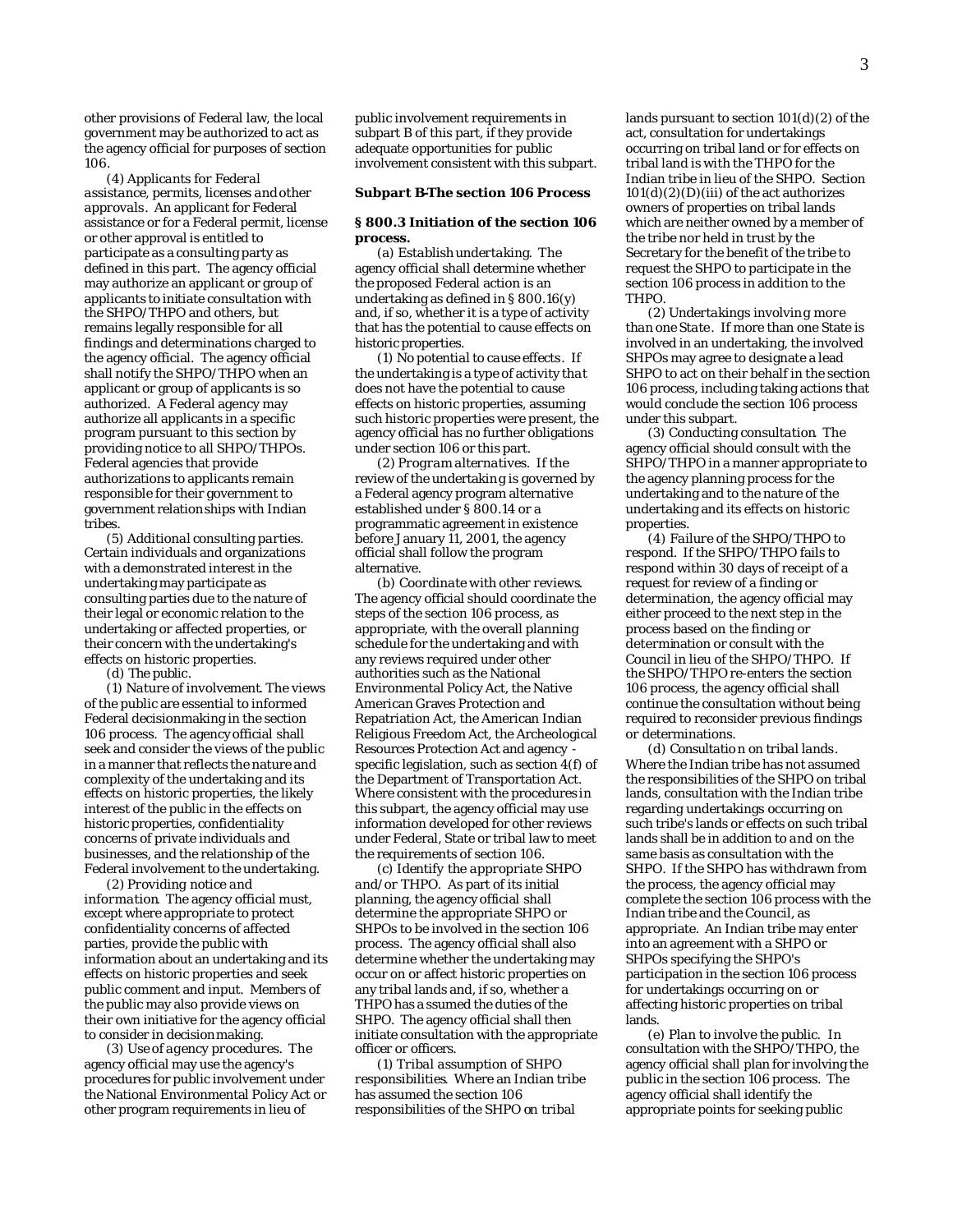input and for notifying the public of proposed actions, consistent with § 800.2(d).

(f) *Identify other consulting parties*. In consultation with the SHPO/THPO, the agency official shall identify any other parties entitled to be consulting parties and invite them to participate as such in the section 106 process. The agency official may invite others to participate as consulting parties as the section 106 process moves forward.

(1) *Involving local governments and applicants*. The agency official shall invite any local governments or applicants that are entitled to be consulting parties under § 800.2(c).

(2) *Involving Indian tribes and Native Hawaiian organizations*. The agency official shall make a reasonable and good faith effort to identify any Indian tribes or Native Hawaiian organizations that might attach religious and cultural significance to historic properties in the area of potential effects and invite them to be consulting parties. Such Indian tribe or Native Hawaiian organization that requests in writing to be a consulting party shall be one.

(3) *Requests to be consulting parties*. The agency official shall consider all written requests of individuals and organizations to participate as consulting parties and, in consultation with the SHPO/THPO and any Indian tribe upon whose tribal lands an undertaking occurs or affects historic properties, determine which should be consulting parties.

(g) *Expediting consultation*. A consultation by the agency official with the SHPO/THPO and other consulting parties may address multiple steps in §§ 800.3 through 800.6 where the agency official and the SHPO/THPO agree it is appropriate as long as the consulting parties and the public have an adequate opportunity to express their views as provided in § 800.2(d).

# **§ 800.4 Identification of historic properties.**

(a) *Determine scope of identification efforts*. In consultation with the SHPO/THPO, the agency official shall:

(1) Determine and document the area of potential effects, as defined in § 800.16(d);

(2) Review existing information on historic properties within the area of potential effects, including any data concerning possible historic properties not yet identified;

(3) Seek information, as appropriate, from consulting parties, and other individuals and organizations likely to have knowledge of, or concerns with, historic properties in the area, and

identify issues relating to the undertaking's potential effects on historic properties; and

(4) Gather information from any Indian tribe or Native Hawaiian organization identified pursuant to § 800.3(f) to assist in identifying properties, including those located off tribal lands, which may be of religious and cultural significance to them and may be eligible for the National Register, recognizing that an Indian tribe or Native Hawaiian organization may be reluctant to divulge specific information regarding the location, nature, and activities associated with such sites. The agency official should address concerns raised about confidentiality pursuant to § 800.11(c).

(b) *Identify historic properties*. Based on the information gathered under paragraph (a) of this section, and in consultation with the SHPO/THPO and any Indian tribe or Native Hawaiian organization that might attach religious and cultural significance to properties within the area of potential effects, the agency official shall take the steps necessary to identify historic properties within the area of potential effects.

(1) *Level of effort*. The agency official shall make a reasonable and good faith effort to carry out appropriate identification efforts, which may include background research, consultation, oral history interviews, sample field investigation, and field survey. The agency official shall take into account past planning, research and studies, the magnitude and nature of the undertaking and the degree of Federal involvement, the nature and extent of potential effects on historic properties, and the likely nature and location of historic properties within the area of potential effects. The Secretary's Standards and Guidelines for Identification provide guidance on this subject. The agency official should also consider other applicable professional, State, tribal and local laws, standards and guidelines. The agency official shall take into account any confidentiality concerns raised by Indian tribes or Native Hawaiian organizations during the identification process.

(2) *Phased identification and evaluation*. Where alternatives under consideration consist of corridors or large land areas, or where access to properties is restricted, the agency official may use a phased process to conduct identification and evaluation efforts. The agency official may also defer final identification and evaluation of historic properties if it is specifically provided for in a memorandum of agreement executed pursuant to § 800.6, a programmatic agreement executed pursuant to § 800.14 (b), or the documents used by an agency official to comply with the National Environmental Policy Act pursuant to § 800.8. The process should establish the likely presence of historic properties within the area of potential effects for each alternative or inaccessible area through background research, consultation and an appropriate level of field investigation, taking into account the number of alternatives under consideration, the magnitude of the undertaking and its likely effects, and the views of the SHPO/THPO and any other consulting parties. As specific aspects or locations of an alternative are refined or access is gained, the agency official shall proceed with the identification and evaluation of historic properties in accordance with paragraphs  $(b)(1)$  and  $(c)$  of this section.

(c) *Evaluate historic significance*. (1) *Apply National Register criteria*. In consultation with the SHPO/THPO and any Indian tribe or Native Hawaiian organization that attaches religious and cultural significance to identified properties and guided by the Secretary's Standards and Guidelines for Evaluation, the agency official shall apply the National Register criteria (36 CFR part 63) to properties identified within the area of potential effects that have not been previously evaluated for National Register eligibility. The passage of time, changing perceptions of significance, or incomplete prior evaluations may require the agency official to reevaluate properties previously determined eligible or ineligible. The agency official shall acknowledge that Indian tribes and Native Hawaiian organizations possess special expertise in assessing the eligibility of historic properties that may possess religious and cultural significance to them.

(2) *Determine whether a property is eligible*. If the agency official determines any of the National Register criteria are met and the SHPO/THPO agrees, the property shall be considered eligible for the National Register for section 106 purposes. If the agency official determines the criteria are not met and the SHPO/THPO agrees, the property shall be considered not eligible. If the agency official and the SHPO/THPO do not agree, or if the Council or the Secretary so request, the agency official shall obtain a determination of eligibility from the Secretary pursuant to 36 CFR part 63. If an Indian tribe or Native Hawaiian organization that attaches religious and cultural significance to a property off tribal lands does not agree, it may ask the Council to request the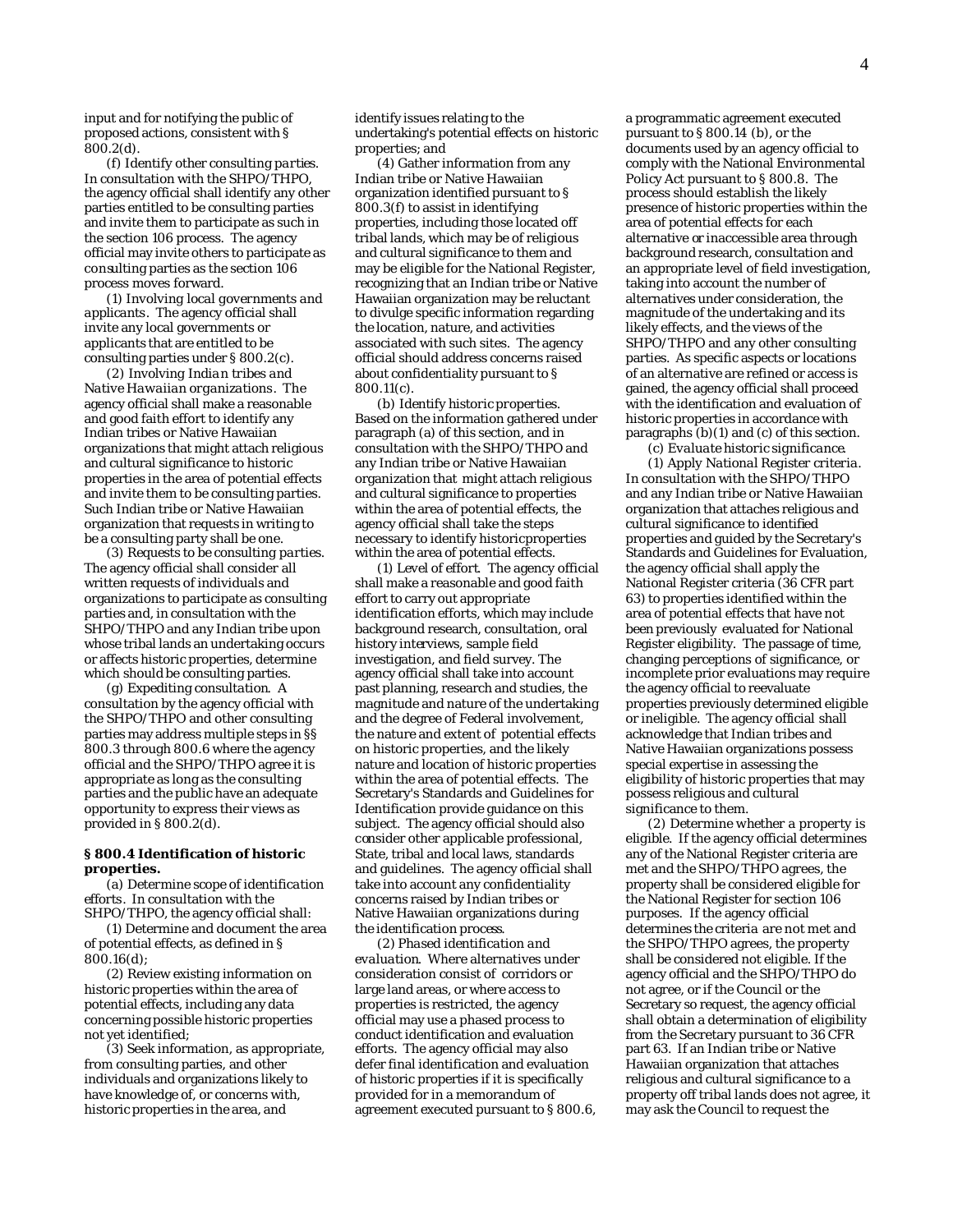agency official to obtain a determination of eligibility.

(d) *Results of identification and evaluation*.

(1) *No historic properties affected*. If the agency official finds that either there are no historic properties present or there are historic properties present but the undertaking will have no effect upon them as defined in § 800.16(i), the agency official shall provide documentation of this finding, as set forth in § 800.11(d), to the SHPO/THPO. The agency official shall notify all consulting parties, including Indian tribes and Native Hawaiian organizations, and make the documentation available for public inspection prior to approving the undertaking.

(i) If the SHPO/THPO, or the Council if it has entered the section 106 process, does not object within 30 days of receipt of an adequately documented finding, the agency official's responsibilities under section 106 are fulfilled.

(ii) If the SHPO/THPO objects within 30 days of receipt of an adequately documented finding, the agency official shall either consult with the objecting party to resolve the disagreement, or forward the finding and supporting documentation to the Council and request that the Council review the finding pursuant to paragraphs  $(d)(1)(iv)(A)$  through  $(d)(1)(iv)(C)$  of this section. When an agency official forwards such requests for review to the Council, the agency official shall concurrently notify all consulting parties that such a request has been made and make the request documentation available to the public.

(iii) During the SHPO/THPO 30 day review period, the Council may object to the finding and provide its opinion regarding the finding to the agency official and, if the Council determines the issue warrants it, the head of the agency. A Council decision to provide its opinion to the head of an agency shall be guided by the criteria in appendix A to this part. The agency shall then proceed according to paragraphs  $(d)(1)(iv)(B)$  and  $(d)(1)(iv)(C)$  of this section.

(iv)(A) Upon receipt of the request under paragraph  $(d)(1)(ii)$  of this section, the Council will have 30 days in which to review the finding and provide the agency official and, if the Council determines the issue warrants it, the head of the agency with the Council's opinion regarding the finding. A Council decision to provide its opinion to the head of an agency shall be guided by the criteria in appendix A to this part. If the Council does not respond within 30 days

of receipt of the request, the agency official's responsibilities under section 106 are fulfilled.

(B) The person to whom the Council addresses its opinion (the agency official or the head of the agency) shall take into account the Council's opinion before the agency reaches a final decision on the finding.

(C) The person to whom the Council addresses its opinion (the agency official or the head of the agency) shall then prepare a summary of the decision that contains the rationale for the decision and evidence of consideration of the Council's opinion, and provide it to the Council, the SHPO/THPO, and the consulting parties. The head of the agency may delegate his or her duties under this paragraph to the agency's senior policy official. If the agency official's initial finding will be revised, the agency official shall proceed in accordance with the revised finding. If the final decision of the agency is to affirm the initial agency finding of no historic properties affected, once the summary of the decision has been sent to the Council, the SHPO/THPO, and the consulting parties, the agency official's responsibilities under section 106 are fulfilled.

(D) The Council shall retain a record of agency responses to Council opinions on their findings of no historic properties affected. The Council shall make this information available to the public.

(2) *Historic properties affected*. If the agency official finds that there are historic properties which may be affected by the undertaking, the agency official shall notify all consulting parties, including Indian tribes or Native Hawaiian organizations, invite their views on the effects and assess adverse effects, if any, in accordance with § 800.5.

### **§ 800.5 Assessment of adverse effects.**

(a) *Apply criteria of adverse effect*. In consultation with the SHPO/THPO and any Indian tribe or Native Hawaiian organization that attaches religious and cultural significance to identified historic properties, the agency official shall apply the criteria of adverse effect to historic properties within the area of potential effects. The agency official shall consider any views concerning such effects which have been provided by consulting parties and the public.

(1) *Criteria of adverse effect*. An adverse effect is found when an undertaking may alter, directly or indirectly, any of the characteristics of a historic property that qualify the

property for inclusion in the National Register in a manner that would diminish the integrity of the property's location, design, setting, materials, workmanship, feeling, or association. Consideration shall be given to all qualifying characteristics of a historic property, including those that may have been identified subsequent to the original evaluation of the property's eligibility for the National Register. Adverse effects may include reasonably foreseeable effects caused by the undertaking that may occur later in time, be farther removed in distance or be cumulative.

(2) *Examples of adverse effects*. Adverse effects on historic properties include, but are not limited to:

(i) Physical destruction of or damage to all or part of the property;

(ii) Alteration of a property, including restoration, rehabilitation, repair, maintenance, stabilization, hazardous material remediation and provision of handicapped access, that is not consistent with the Secretary's Standards for the Treatment of Historic Properties (36 CFR part 68) and applicable guidelines;

(iii) Removal of the property from its historic location;

(iv) Change of the character of the property's use or of physical features within the property's setting that contribute to its historic significance;

(v) Introduction of visual, atmospheric or audible elements that diminish the integrity of the property's significant historic features;

(vi) Neglect of a property which causes its deterioration, except where such neglect and deterioration are recognized qualities of a property of religious and cultural significance to an Indian tribe or Native Hawaiian organization; and

(vii) Transfer, lease, or sale of property out of Federal ownership or control without adequate and legally enforceable restrictions or conditions to ensure long-term preservation of the property's historic significance.

(3) *Phased application of criteria*. Where alternatives under consideration consist of corridors or large land areas, or where access to properties is restricted, the agency official may use a phased process in applying the criteria of adverse effect consistent with phased identification and evaluation efforts conducted pursuant to  $\S 800.4(b)(2)$ .

(b) *Finding of no adverse effect*. The agency official, in consultation with the SHPO/THPO, may propose a finding of no adverse effect when the undertaking's effects do not meet the criteria of paragraph (a)(1) of this section or the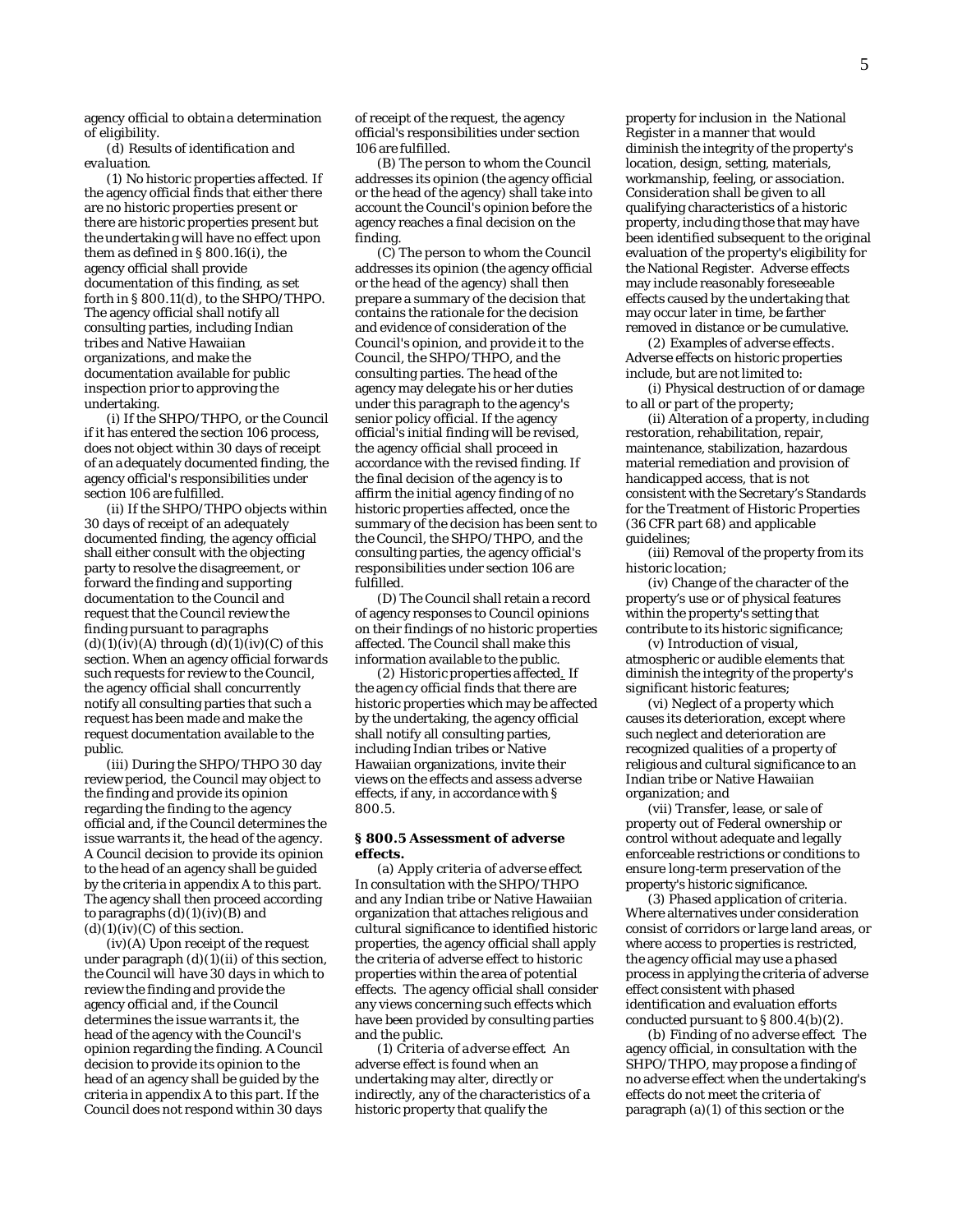undertaking is modified or conditions are imposed, such as the subsequent review of plans for rehabilitation by the SHPO/THPO to ensure consistency with the Secretary's Standards for the Treatment of Historic Properties (36 CFR part 68) and applicable guidelines, to avoid adverse effects.

(c) *Consulting party review*. If the agency official proposes a finding of no adverse effect, the agency official shall notify all consulting parties of the finding and provide them with the documentation specified in § 800.11(e). The SHPO/THPO shall have 30 days from receipt to review the finding.

(1) *Agreement with, or no objection to, finding*. Unless the Council is reviewing the finding pursuant to paragraph (c)(3) of this section, the agency official may proceed after the close of the 30 day review period if the SHPO/THPO has agreed with the finding or has not provided a response, and no consulting party has objected. The agency official shall then carry out the undertaking in accordance with paragraph (d)(1) of this section.

(2) *Disagreement with finding*.

(i) If within the 30 day review period the SHPO/THPO or any consulting party notifies the agency official in writing that it disagrees with the finding and specifies the reasons for the disagreement in the notification, the agency official shall either consult with the party to resolve the disagreement, or request the Council to review the finding pursuant to paragraphs  $(c)(3)(i)$  and  $(c)(3)(ii)$  of this section. The agency official shall include with such request the documentation specified in § 800.11(e). The agency official shall also concurrently notify all consulting parties that such a submission has been made and make the submission documentation available to the public.

(ii) If within the 30 day review period the Council provides the agency official and, if the Council determines the issue warrants it, the head of the agency, with a written opinion objecting to the finding, the agency shall then proceed according to paragraph  $(c)(3)(ii)$  of this section. A Council decision to provide its opinion to the head of an agency shall be guided by the criteria in appendix A to this part.

(iii) The agency official should seek the concurrence of any Indian tribe or Native Hawaiian organization that has made known to the agency official that it attaches religious and cultural significance to a historic property subject to the finding. If such Indian tribe or Native Hawaiian organization disagrees with the finding, it may within the 30 day review period specify the reasons for

disagreeing with the finding and request the Council to review and object to the finding pursuant to paragraph  $(c)(2)(ii)$ of this section.

(3) *Council review of findings*. (i) When a finding is submitted to the Council pursuant to paragraph  $(c)(2)(i)$ of this section, the Council shall review the finding and provide the agency official and, if the Council determines the issue warrants it, the head of the agency with its opinion as to whether the adverse effect criteria have been correctly applied. A Council decision to provide its opinion to the head of an agency shall be guided by the criteria in appendix A to this part. The Council will provide its opinion within 15 days of receiving the documented finding from the agency official. The Council at its discretion may extend that time period for 15 days, in which case it shall notify the agency of such extension prior to the end of the initial 15 day period. If the Council does not respond within the applicable time period, the agency official's responsibilities under section 106 are fulfilled.

(ii)(A) The person to whom the Council addresses its opinion (the agency official or the head of the agency) shall take into account the Council's opinion in reaching a final decision on the finding.

(B) The person to whom the Council addresses its opinion (the agency official or the head of the agency) shall prepare a summary of the decision that contains the rationale for the decision and evidence of consideration of the Council's opinion, and provide it to the Council, the SHPO/THPO, and the consulting parties. The head of the agency may delegate his or her duties under this paragraph to the agency's senior policy official. If the agency official's initial finding will be revised, the agency official shall proceed in accordance with the revised finding. If the final decision of the agency is to affirm the initial finding of no adverse effect, once the summary of the decision has been sent to the Council, the SHPO/THPO, and the consulting parties, the agency official's responsibilities under section 106 are fulfilled.

(C) The Council shall retain a record of agency responses to Council opinions on their findings of no adverse effects. The Council shall make this information available to the public.

(d) *Results of assessment*.

(1) *No adverse effect*. The agency official shall maintain a record of the finding and provide information on the finding to the public on request, consistent with the confidentiality provisions of § 800.11(c).

Implementation of the undertaking in accordance with the finding as documented fulfills the agency official's responsibilities under section 106 and this part. If the agency official will not conduct the undertaking as proposed in the finding, the agency official shall reopen consultation under paragraph (a) of this section.

(2) *Adverse effect*. If an adverse effect is found, the agency official shall consult further to resolve the adverse effect pursuant to § 800.6.

### **§ 800.6 Resolution of adverse effects.**

(a) *Continue consultation*. The agency official shall consult with the SHPO/THPO and other consulting parties, including Indian tribes and Native Hawaiian organizations, to develop and evaluate alternatives or modifications to the undertaking that could avoid, minimize or mitigate adverse effects on historic properties.

(1) *Notify the Council and determine Council participation*. The agency official shall notify the Council of the adverse effect finding by providing the documentation specified in § 800.11(e).

(i) The notice shall invite the Council to participate in the consultation when:

(A) The agency official wants the Council to participate;

(B) The undertaking has an adverse effect upon a National Historic Landmark; or

(C) A programmatic agreement under § 800.14(b) will be prepared;

(ii) The SHPO/THPO, an Indian tribe or Native Hawaiian organization, or any other consulting party may at any time independently request the Council to participate in the consultation.

(iii) The Council shall advise the agency official and all consulting parties whether it will participate within 15 days of receipt of notice or other request. Prior to entering the process, the Council shall provide written notice to the agency official and the consulting parties that its decision to participate meets the criteria set forth in appendix A to this part. The Council shall also advise the head of the agency of its decision to enter the process. Consultation with Council participation is conducted in accordance with paragraph (b)(2) of this section.

(iv) If the Council does not join the consultation, the agency official shall proceed with consultation in accordance with paragraph (b)(1) of this section.

(2) *Involve consulting parties*. In addition to the consulting parties identified under § 800.3(f), the agency official, the SHPO/THPO and the Council, if participating, may agree to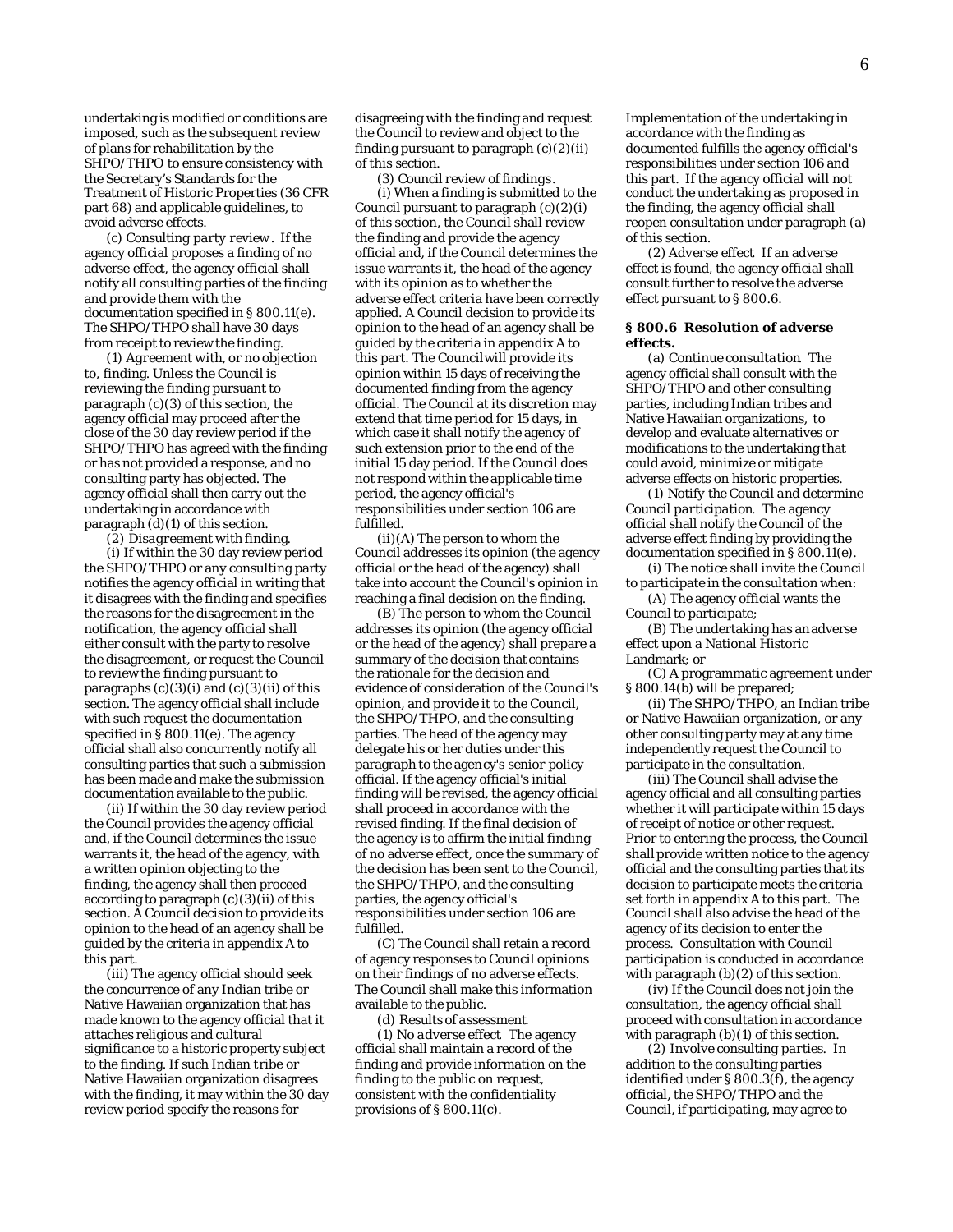invite other individuals or organizations to become consulting parties. The agency official shall invite any individual or organization that will assume a specific role or responsibility in a memorandum of agreement to participate as a consulting party.

(3) *Provide documentation*. The agency official shall provide to all consulting parties the documentation specified in § 800.11(e), subject to the confidentiality provisions of § 800.11(c), and such other documentation as may be developed during the consultation to resolve adverse effects.

(4) *Involve the public*. The agency official shall make information available to the public, including the documentation specified in § 800.11(e), subject to the confidentiality provisions of § 800.11(c). The agency official shall provide an opportunity for members of the public to express their views on resolving adverse effects of the undertaking. The agency official should use appropriate mechanisms, taking into account the magnitude of the undertaking and the nature of its effects upon historic properties, the likely effects on hist oric properties, and the relationship of the Federal involvement to the undertaking to ensure that the public's views are considered in the consultation. The agency official should also consider the extent of notice and information concerning historic pr eservation issues afforded the public at earlier steps in the section 106 process to determine the appropriate level of public involvement when resolving adverse effects so that the standards of § 800.2(d) are met.

(5) *Restrictions on disclosure of information*. Section 304 of the act and other authorities may limit the disclosure of information under paragraphs (a)(3) and (a)(4) of this section. If an Indian tribe or Native Hawaiian organization objects to the disclosure of information or if the agency official believes that there are other reasons to withhold information, the agency official shall comply with  $\S 800.11(c)$  regarding the disclosure of such information.

(b) *Resolve adverse effects*.

(1) *Resolution without the Council*.

(i) The agency official shall consult with the SHPO/THPO and other consulting parties to seek ways to avoid, minimize or mitigate the adverse effects.

(ii) The agency official may use standard treatments established by the Council under § 800.14(d) as a basis for a memorandum of agreement.

(iii) If the Council decides to join the consultation, the agency official shall follow paragraph (b)(2) of this section.

(iv) If the agency official and the SHPO/THPO agree on how the adverse effects will be resolved, they shall execute a memorandum of agreement. The agency official must submit a copy of the executed memorandum of agreement, along with the documentation specified in § 800.11(f), to the Council prior to approving the undertaking in order to meet the requirements of section 106 and this subpart.

(v) If the agency official, and the SHPO/THPO fail to agree on the terms of a memorandum of agreement, the agency official shall request the Council to join the consultation and provide the Council with the documentation set forth in § 800.11(g). If the Council decides to join the consultation, the agency official shall proceed in accordance with paragraph  $(b)(2)$  of this section. If the Council decides not to join the consultation, the Council will notify the agency and proceed to comment in accordance with § 800.7(c).

(2) *Resolution with Council participation*. If the Council decides to participate in the consultation, the agency official shall consult with the SHPO/THPO, the Council, and other consulting parties, including Indian tribes and Native Hawaiian organizations under § 800.2(c)(3), to seek ways to avoid, minimize or mitigate the adverse effects. If the agency official, the SHPO/THPO, and the Council agree on how the adverse effects will be resolved, they shall execute a memorandum of agreement.

(c) *Memorandum of agreement*. A memorandum of agreement executed and implemented pursuant to this section evidences the agency official's compliance with section 106 and this part and shall govern the undertaking and all of its parts. The agency official shall ensure that the undertaking is carried out in accordance with the memorandum of agreement.

(1) *Signatories*. The signatories have sole authority to execute, amend or terminate the agreement in accordance with this subpart.

(i) The agency official and the SHPO/THPO are the signatories to a memorandum of agreement executed pursuant to paragraph (b)(1) of this section.

(ii) The agency official, the SHPO/THPO, and the Council are the signatories to a memorandum of agreement executed pursuant to paragraph (b)(2) of this section.

(iii) The agency official and the Council are signatories to a memorandum of agreement executed pursuant to  $\S 800.7(a)(2)$ .

(2) *Invited signatories*.

(i) The agency official may invite additional parties to be signatories to a memorandum of agreement. Any such party that signs the memorandum of agreement shall have the same rights with regard to seeking amendment or termination of the memorandum of agreement as other signatories.

(ii) The agency official may invite an Indian tribe or Native Hawaiian organization that attaches religious and cultural significance to historic properties located off tribal lands to be a signatory to a memorandum of agreement concerning such properties.

(iii) The agency official should invite any party that assumes a responsibility under a memorandum of agreement to be a signatory.

(iv) The refusal of any party invited to become a signatory to a memorandum of agreement pursuant to paragraph (c)(2) of this section does not invalidate the memorandum of agreement.

(3) *Concurrence by others*. The agency official may invite all consulting parties to concur in the memorandum of agreement. The signatories may agree to invite others to concur. The refusal of any party invited to concur in the mem orandum of agreement does not invalidate the memorandum of agreement.

(4) *Reports on implementation*. Where the signatories agree it is appropriate, a memorandum of agreement shall include a provision for monitoring and reporting on its implementation.

(5) *Duration*. A memorandum of agreement shall include provisions for termination and for reconsideration of terms if the undertaking has not been implemented within a specified time.

(6) *Discoveries*. Where the signatories agree it is appropriate, a memorandum of agreement shall include provisions to deal with the subsequent discovery or identification of additional historic properties affected by the undertaking.

(7) *Amendments*. The signatories to a memorandum of agreement may amend it. If the Council was not a signatory to the original agreement and the signatories execute an amended agreement, the agency official shall file it with the Council.

(8) *Termination*. If any signatory determines that the terms of a memorandum of agreement cannot be or are not being carried out, the signatories shall consult to seek amendment of the agreement. If the agreement is not amended, any signatory may terminate it. The agency official shall either execute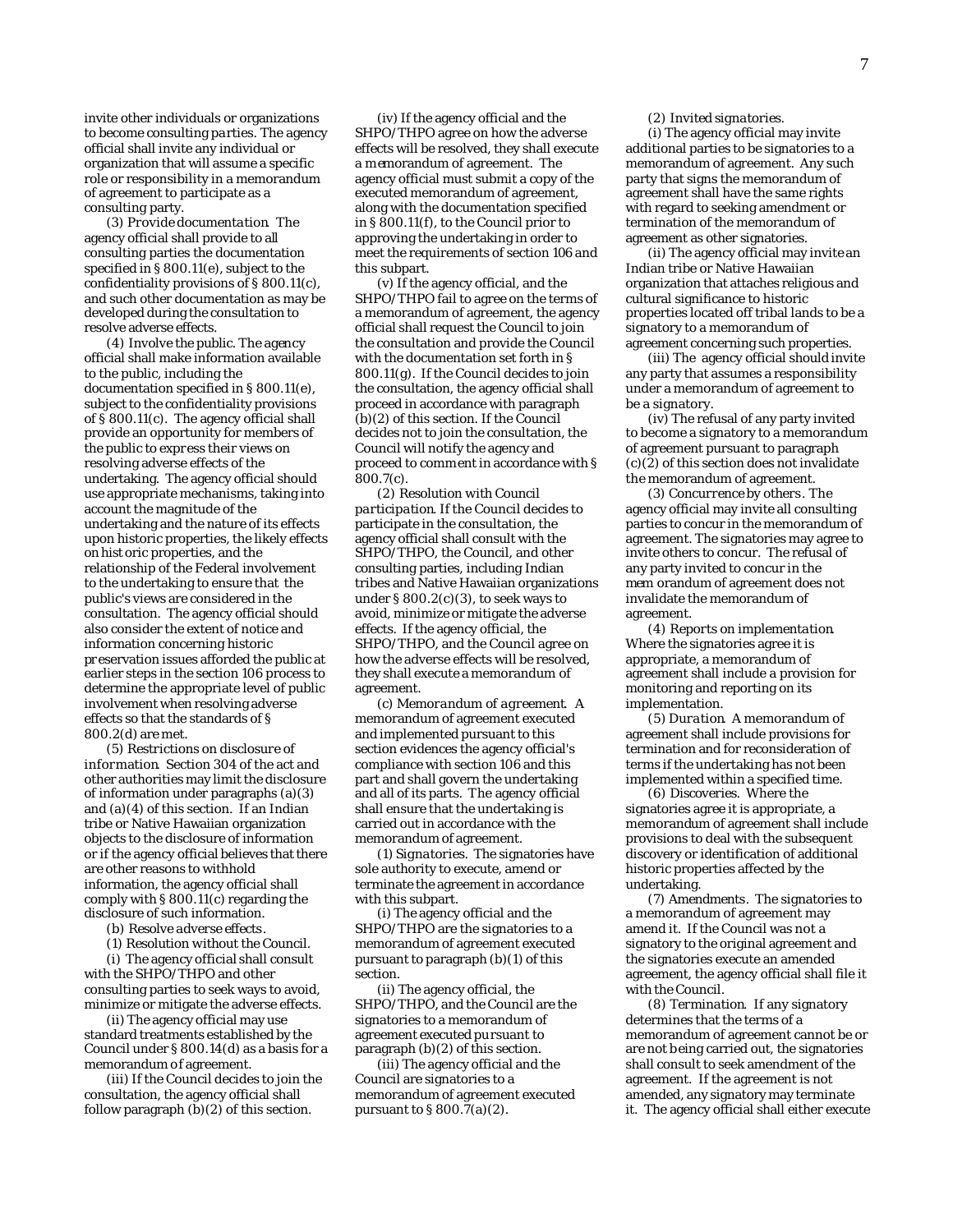a memorandum of agreement with signatories under paragraph  $(c)(1)$  of this section or request the comments of the Council under § 800.7(a).

(9) *Copies*. The agency official shall provide each consulting party with a copy of any memorandum of agreement executed pursuant to this subpart.

## **§ 800.7 Failure to resolve adverse effects.**

(a) *Termination of consultation*. After consulting to resolve adverse effects pursuant to  $\S 800.6(b)(2)$ , the agency official, the SHPO/THPO, or the Council may determine that further consultation will not be productive and terminate consultation. Any party that terminates consultation shall notify the other consulting parties and provide them the reasons for terminating in writing.

(1) If the agency official terminates consultation, the head of the agency or an Assistant Secretary or other officer with major department-wide or agency wide responsibilities shall request that the Council comment pursuant to paragraph (c) of this section and shall notify all consulting parties of the request.

(2) If the SHPO terminates consultation, the agency official and the Council may execute a memorandum of agreement without the SHPO's involvement.

(3) If a THPO terminates consultation regarding an undertaking occurring on or affecting historic properties on its tribal lands, the Council shall comment pursuant to paragraph (c) of this section.

(4) If the Council terminates consultation, the Council shall notify the agency official, the agency's Federal preservation officer and all consulting parties of the termination and comment under paragraph (c) of this section. The Council may consult with the agency's Federal preservation officer prior to terminating consultation to seek to resolve issues concerning the undertaking and its effects on historic properties.

(b) *Comments without termination*. The Cou ncil may determine that it is appropriate to provide additional advisory comments upon an undertaking for which a memorandum of agreement will be executed. The Council shall provide them to the agency official when it executes the memorandum of agreement.

(c) *Comments by the Council*.

(1) *Preparation*. The Council shall provide an opportunity for the agency official, all consulting parties, and the public to provide their views within the time frame for developing its comments. Upon request of the Council, the agency official shall provide additional existing information concerning the undertaking and assist the Council in arranging an onsite inspection and an opportunity for public participation.

(2) *Timing*. The Council shall transmit its comments within 45 days of receipt of a request under paragraph (a)(1) or (a)(3) of this section or  $\S$ 800.8(c)(3), or termination by the Council under  $\S$  800.6(b)(1)(v) or paragraph (a)(4) of this section, unless otherwise agreed to by the agency official.

(3) *Transmittal*. The Council shall provide its comments to the head of the agency requesting comment with copies to the agency official, the agency's Federal preservation officer, all consulting parties, and others as appropriate.

(4) *Response to Council comment*. The head of the agency shall take into account the Council's comments in reaching a final decision on the undertaking. Section 110(l) of the act directs that the head of the agency shall document this decision and may not delegate his or her responsibilities pursuant to section 106. Documenting the agency head's decision shall include:

(i) Preparing a summary of the decision that contains the rationale for the decision and evidence of consideration of the Council's comments and providing it to the Council pr ior to approval of the undertaking;

(ii) Providing a copy of the summary to all consulting parties; and

(iii) Notifying the public and making the record available for public inspection.

# **§ 800.8 Coordination With the National Environmental Policy Act**.

(a) *General principles*. (1) *Early coordination*. Federal

agencies are encouraged to coordinate compliance with section 106 and the procedures in this part with any steps taken to meet the requirements of the National Environmental Policy Act (NEPA). Agencies should consider their section 106 responsibilities as early as possible in the NEPA process, and plan their public participation, analysis, and review in such a way that they can meet the purposes and requirements of both statutes in a timely and efficient manner. The determination of whether an undertaking is a "major Federal action significantly affecting the quality of the human environment," and therefore requires preparation of an environmental impact statement (EIS) under NEPA, should include consi deration of the

undertaking's likely effects on historic properties. A finding of adverse effect on a historic property does not necessarily require an EIS under NEPA.

(2) *Consulting party roles*. SHPO/THPOs, Indian tribes and Native Hawaiian organization s, other consulting parties, and organizations and individuals who may be concerned with the possible effects of an agency action on historic properties should be prepared to consult with agencies early in the NEPA process, when the purpose of and need for the proposed action as well as the widest possible range of alternatives are under consideration.

(3) *Inclusion of historic preservation issues*. Agency officials should ensure that preparation of an environmental assessment (EA) and finding of no significant impact (FONSI) or an EIS and record of decision (ROD) includes appropriate scoping, identification of historic properties, assessment of effects upon them, and consultation leading to resolution of any adverse effects.

(b) A*ctions categorically excluded under NEPA*. If a project, activity or program is categorically excluded from NEPA review under an agency's NEPA procedures, the agency official shall determine if it still qualifies as an undertaking requiring review under section 106 pursuant to § 800.3(a). If so, the agency official shall proceed with section 106 review in accordance with the procedures in this subpart.

(c) *Use of the NEPA process for section 106 purposes*. An agency official may use the process and documentation required for the preparation of an EA/FONSI or an EIS/ROD to comply with section 106 in lieu of the procedures set forth in §§ 800.3 through 800.6 if the agency official has notified in advance the SHPO/THPO and the Council that it intends to do so and the following standards are met.

(1) *Standards for developing environmental documents to comply with Section 106*. During preparation of the EA or draft EIS (DEIS) the agency official shall:

(i) Identify consulting parties either pursuant to § 800.3(f) or through the NEPA scoping process with results consistent with § 800.3(f);

(ii) Identify historic properties and assess the effects of the undertaking on such properties in a manner consistent with the standards and criteria of §§ 800.4 through 800.5, provided that the scope and timing of these steps may be phased to reflect the agency official's consideration of project alternatives in the NEPA process and the effort is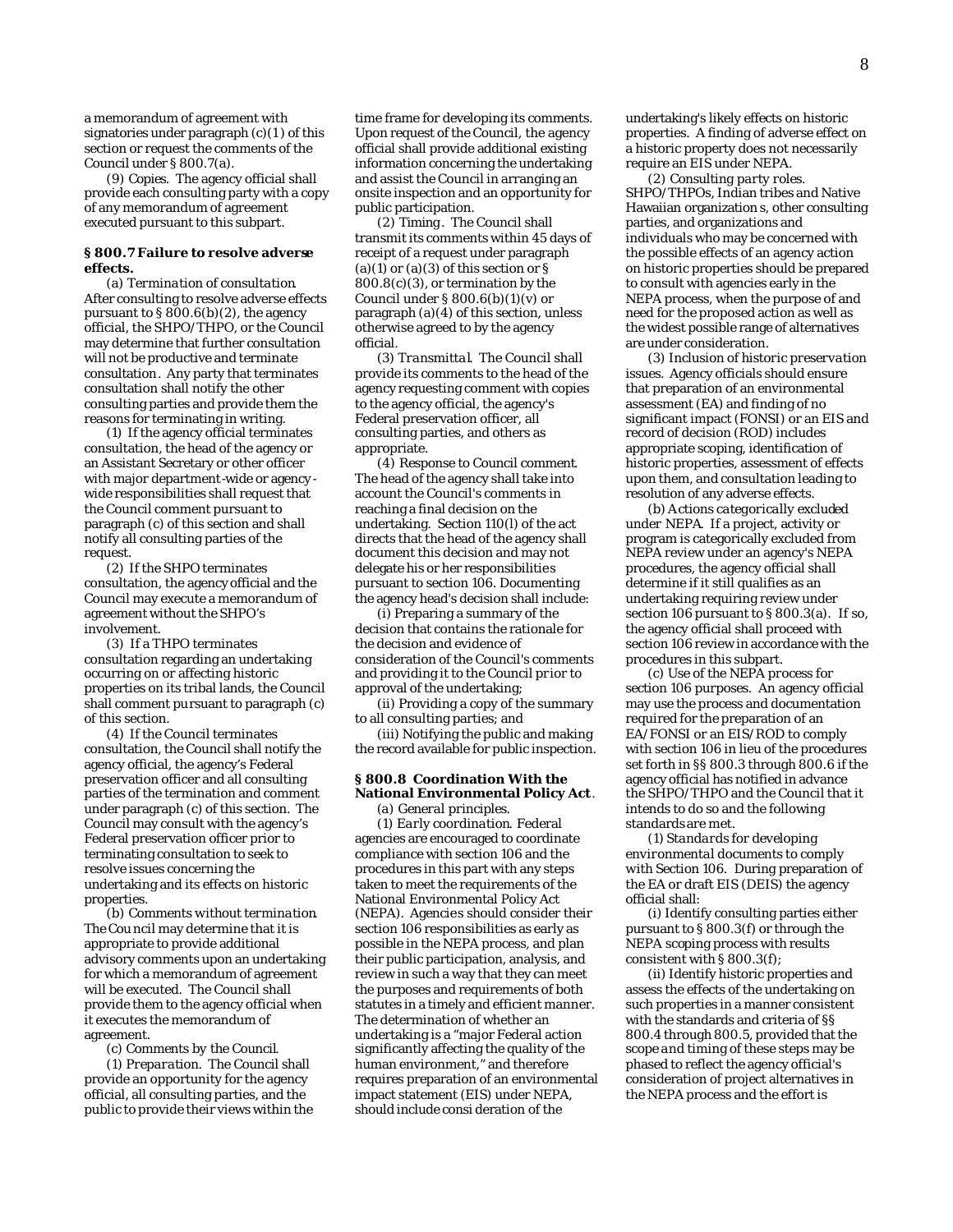commensurate with the assessment of other environmental factors;

(iii) Consult regarding the effects of the undertaking on historic properties with the SHPO/THPO, Indian tribes and Native Hawaiian organizations that might attach religious and cultural significance to affected historic properties, other consulting parties, and the Council, where appropriate, during NEPA scoping, environmental analysis, and the preparation of NEPA documents;

(iv) Involve the public in accordance with the agency's published NEPA procedures; and

(v) Develop in consultation with identified consulting parties alternatives and proposed measures that might avoid, minimize or mitigate any adverse effects of the undertaking on historic properties and describe them in the EA or DEIS.

(2) *Review of environmental documents*.

(i) The agency official shall submit the EA, DEIS or EIS to the SHPO/THPO, Indian tribes and Native Hawaiian organizations that might attach religious and cultural significance to affected historic properties, and other consulting parties prior to or when making the document available for public comment. If the document being prepared is a DEIS or EIS, the agency official shall also submit it to the Council.

(ii) Prior to or within the time allowed for public comment on the document, a SHPO/THPO, an Indian tribe or Native Hawaiian organization, another consulting party or the Council may object to the agency official that preparation of the EA, DEIS or EIS has not met the standards set forth in paragraph (c)(1) of this section or that the substantive resolution of the effects on historic properties proposed in an EA, DEIS or EIS is inadequate. If the agency official receives such an objection, the agency official shall refer the matter to the Council.

(3) *Resolution of objections*. Within 30 days of the agency official's referral of an objection under paragraph (c)(2)(ii) of this section, the Council shall review the objection and notify the agency as to its opinion on the objection.

(i) If the Council agrees with the objection:

(A) The Council shall provide the agency official and, if the Council determines the issue war rants it, the head of the agency with the Council's opinion regarding the objection. A Council decision to provide its opinion to the head of an agency shall be guided by the criteria in appendix A to this part. The person to whom the Council addresses its opinion (the agency official

or the head of the agency) shall take into account the Council's opinion in reaching a final decision on the issue of the objection.

(B) The person to whom the Council addresses its opinion (the agency official or the head of the agency) shall prepare a summary of the decision that contains the rationale for the decision and evidence of consideration of the Council's opinion, and provide it to the Council. The head of the agency may delegate his or her duties under this paragraph to the agency's senior Policy Official. If the agency official's initial decision regarding the matter that is the subject of the objection will be revised, the agency official shall proceed in accordance with the revised decision. If the final decision of the agency is to affirm the initial agency decision, once the summary of the final decision has been sent to the Council, the agency official shall continue its compliance with this section.

(ii) If the Council disagrees with the objection, the Council shall so notify the agency official, in which case the agency official shall continue its compliance with this section.

(iii) If the Council fails to respond to the objection within the 30 day period, the agency official shall continue its compliance with this section.

(4) *Approval of the undertaking*. If the agency official has found, during the preparation of an EA or EIS that the effects of an undertaking on historic properties are adverse, the agency official shall develop measures in the EA, DEIS, or EIS to avoid, minimize, or mitigate such effects in accordance with paragraph  $(c)(1)(v)$  of this section. The agency official's responsibilities under section 106 and the procedures in this subpart shall then be satisfied when either:

(i) a binding commitment to such proposed measures is incorporated in

(A) the ROD, if such measures were proposed in a DEIS or EIS; or

(B) an MOA drafted in compliance with § 800.6(c); or

(ii) the Council has commented under § 800.7 and received the agency's response to such comments.

(5) *Modification of the undertaking*. If the undertaking is modified after approval of the FONSI or the ROD in a manner that changes the undertaking or alters its effects on historic properties, or if the agency official fails to ensure that the measures to avoid, minimize or mitigate adverse effects (as specified in either the FONSI or the ROD, or in the binding commitment adopted pursuant to paragraph  $(c)(4)$  of this section) are carried out, the agency official shall

notify the Council and all consulting parties that supplemental environmental documents will be prepared in compliance with NEPA or that the procedures in §§ 800.3 through 800.6 will be followed as necessary.

## **§ 800.9 Council review of section 106 compliance.**

(a) *Assessment of agency official compliance for individual undertakings*. The Council may provide to the agency official its advisory opinion regarding the substance of any finding, determination or decision or regarding the adequacy of the agency official's compliance with the procedures under this part. The Council may provide such advice at any time at the request of any individual, agency or organization or on its own initiative. The agency official shall consider the views of the Council in reaching a decision on the matter in question.

(b) *Agency foreclosure of the Council's opportunity to comment*. Where an agency official has failed to complete the requirements of section 106 in accordance with the procedures in this part prior to the approval of an undertaking, the Council's opportunity to comment may be foreclosed. The Council may review a case to determine whether a foreclosure has occurred. The Council shall notify the agency official and the agency's Federal preservation officer and allow 30 days for the agency official to provide information as to whether foreclosure has occurred. If the Council determines foreclosure has occurred, the Council shall transmit the determination to the agency official and the head of the agency. The Council shall also make the determination available to the public and any parties known to be interested in the undertaking and its effects upon historic properties.

(c) *Intentional adverse effects by applicants*.

(1) *Agency responsibility*. Section 110(k) of the act prohibits a Federal agency from granting a loan, loan guarantee, permit, license or other assistance to an applicant who, with intent to avoid the requirements of section 106, has intentionally significantly adversely affected a historic property to which the grant would relate, or having legal power to prevent it, has allowed such significant adverse effect to occur, unless the agency, after consultation with the Council, determines that circumstances justify granting such assistance despite the adverse effect created or permitted by the applicant. Guidance issued by the Secretary pursuant to section 110 of the act governs its implementation.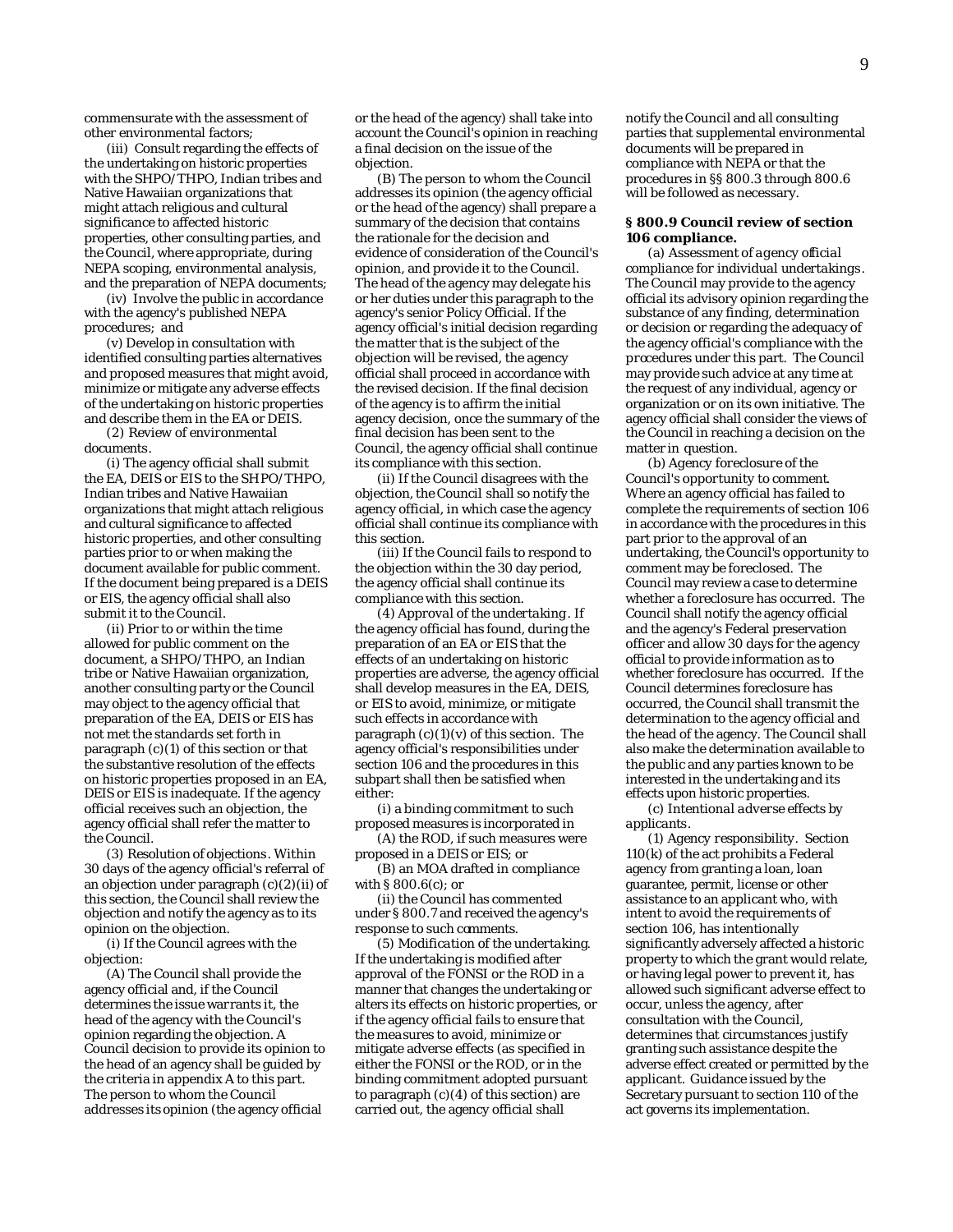(2) *Consultation with the Council*. When an agency official determines, based on the actions of an applicant, that section 110(k) is applicable and that circumstances may justify granting the assistance, the agency official shall notify the Council and provide documentation specifying the circumstances under which the adverse effects to the historic property occurred and the degree of damage to the integrity of the property. This documentation shall include any views obtained from the applicant, SHPO/THPO, an Indian tribe if the undertaking occurs on or affects historic properties on tribal lands, and other parties known to be interested in the undertaking.

(i) Within thirty days of receiving the agency official's notification, unless otherwise agreed to by the agency official, the Council shall provide the agency official with its opinion as to whether circumstances justify granting assistance to the applicant and any possible mitigation of the adverse effects.

(ii) The agency official shall consider the Council's opinion in making a decision on whether to grant assistance to the applicant, and shall notify the Council, the SHPO/THPO, and other parties known to be interested in the undertaking prior to granting the assistance.

(3) *Compliance with Section 106*. If an agency official, after consulting with the Council, determines to grant the assistance, the agency official shall comply with §§ 800.3 through 800.6 to take into account the effects of the undertaking on any historic properties.

(d) *Evaluation of Section 106 operations*. The Council may evaluate the operation of the section 106 process by periodic reviews of how participants have fulfilled their legal responsibilities and how effectively the outcomes reached advance the purposes of the act.

(1) *Information from participants*. Section 203 of the act authorizes the Council to obtain information from Federal agencies necessary to conduct evaluation of the section 106 process. The agency official shall make documentation of agency policies, operating procedures and actions taken to comply with section 106 available to the Council upon request. The Council may request available information and documentation from other participants in the section 106 process.

(2) *Improving the operation of section 106*. Based upon any evaluation of the section 106 process, the Council may make recommendations to participants, the heads of Federal agencies, and the Secretary of actions to

improve the efficiency and effectiveness of the process. Where the Council determines that an agency official or a SHPO/THPO has failed to properly carry out the responsibilities assigned under the process in this part, the Council may participate in individual case reviews conducted under such process in addition to the SHPO/THPO for such period that it determines is necessary to improve performance or correct deficiencies. If the Council finds a pattern of failure by a Federal agency in carrying out its responsibilities under section 106, the Council may review the policies and programs of the agency related to historic preservation pursuant to section  $202(a)(6)$  of the act and recommend methods to improve the effectiveness, coordination, and consistency of those policies and programs with section 106.

## **§ 800.10 Special requirements for protecting National Historic Landmarks.**

(a) *Statutory requirement*. Section 110(f) of the act requires that the agency official, to the maximum extent possible, undertake such planning and actions as may be necessary to minimize harm to any National Historic Landmark that may be directly and adversely affected by an undertaking. When commenting on such undertakings, the Council shall use the process set forth in §§ 800.6 through 800.7 and give special consideration to protecting National Historic Landmarks as specified in this section.

(b) *Resolution of adverse effects*. The agency official shall request the Council to participate in any consultation to resolve adverse effects on National Historic Landmarks conducted under § 800.6.

(c) *Involvement of the Secretary*. The agency official shall notify the Secretary of any consultation involving a National Historic Landmark and invite the Secretary to participate in the consultation where there may be an adverse effect. The Council may request a report from the Secretary under section 213 of the act to assist in the consultation.

(d) *Report of outcome*. When the Council participates in consultation under this section, it shall report the outcome of the section 106 process, providing its written comments or any memoranda of agreement to which it is a signatory, to the Secretary and the head of the agency responsible for the undertaking.

## **§ 800.11 Documentation standards.**

(a) *Adequacy of documentation*. The agency official shall ensure that a determination, finding, or agreement under the procedures in this subpart is supported by sufficient documentation to enable any reviewing parties to understand its basis. The agency official shall provide such documentation to the extent permitted by law and within available funds. When an agency official is conducting phased identification or evaluation under this subpart, the documentation standards regarding description of historic properties may be applied flexibly. If the Council, or the SHPO/THPO when the Council is not involved, determines the applicable documentation standards are not met, the Council or the SHPO/THPO, as appropriate, shall notify the agency official and specify the information needed to meet the standard. At the request of the agency official or any of the consulting parties, the Council shall review any disputes over whether documentation standards are met and provide its views to the agency official and the consulting parties.

(b) *Format*. The agency official may use documentation prepared to comply with other laws to fulfill the requirements of the procedures in this subpart, if that documentation meets the standards of this section.

(c) *Confidentiality*.

(1) *Authority to withhold information*. Section 304 of the act provides that the head of a Federal agency or other public official receiving grant assistance pursuant to the act, after consultation with the Secretary, shall withhold from public disclosure information about the location, character, or ownership of a historic property when disclosure may cause a significant invasion of privacy; risk harm to the historic property; or impede the use of a traditional religious site by practitioners. When the head of a Federal agency or other public official has determined that information should be withheld from the public pursuant to these criteria, the Secretary, in consultation with such Federal agency head or official, shall determine who may have access to the information for the purposes of carrying out the act.

(2) *Consultation with the Council*. When the information in question has been developed in the course of an agency's compliance with this part, the Secretary shall consult with the Council in reaching determinations on the withholding and release of information. The Federal agency shall provide the Council with available information, including views of the SHPO/THPO,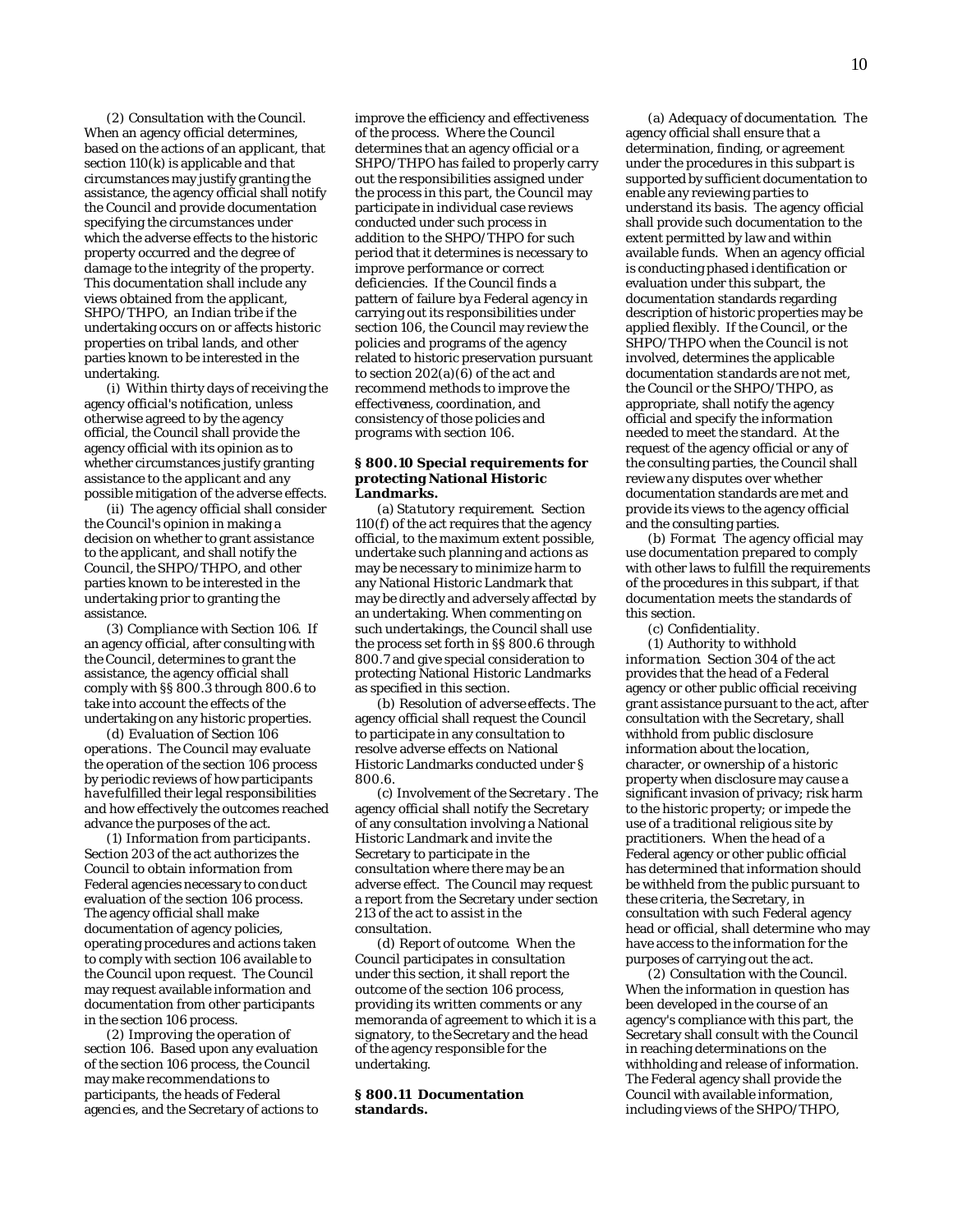Indian tribes and Native Hawaiian organizations, related to the confidentiality concern. The Council shall advise the Secretary and the Federal agency within 30 days of receipt of adequate documentation.

(3) *Other authorities affecting confidentiality*. Other Federal laws and program requirements may limit public access to information concerning an undertaking and its effects on historic properties. Where applicable, those authorities shall govern public access to information developed in the section 106 process and may authorize the agency official to protect the privacy of non governmental applicants.

(d) *Finding of no historic properties affected*. Documentation shall include:

(1) A description of the undertaking, specifying the Federal involvement, and its area of potential effects, including photographs, maps, drawings, as necessary;

(2) A description of the steps taken to identify historic properties, including, as appropriate, efforts to seek information pursuant to § 800.4(b); and

(3) The basis for determining that no historic properties are present or affected.

(e) *Finding of no adverse effect or adverse effect*. Documentation shall include:

(1) A description of the undertaking, specifying the Federal involvement, and its area of potential effects, including photographs, maps, and drawings, as necessary;

(2) A description of the steps taken to identify historic properties;

(3) A description of the affected historic properties, including information on the characteristics that qualify them for the National Register;

(4) A description of the undertaking's effects on historic properties;

(5) An explanation of why the criteria of adverse effect were found applicable or inapplicable, including any conditions or future actions to avoid, minimize or mitigate adverse effects; and

(6) Copies or summaries of any views provided by consulting parties and the public.

(f) *Memorandum of agreement*. When a memorandum of agreement is filed with the Council, the documentation shall include, any substantive revisions or additions to the documentation provided the Council pursuant to §  $800.6(a)(1)$ , an evaluation of any measures considered to avoid or minimize the undertaking's adverse effects and a summary of the views of consulting parties and the public.

(g) *Requests for comment without a memorandum of agreement*. Documentation shall include:

(1) A description and evaluation of any alternatives or mitigation measures that the agency official proposes to resolve the undertaking's adverse effects;

(2) A description of any reasonable alternatives or mitigation measures that were considered but not chosen, and the reasons for their rejection;

(3) Copies or summaries of any views submitted to the agency official concerning the adverse effects of the undertaking on historic properties and alternatives to reduce or avoid those effects; and

(4) Any substantive revisions or additions to the documentation provided the Council pursuant to  $\S 800.6(a)(1)$ .

## **§ 800.12 Emergency situations.**

(a) *Agency procedures*. The agency official, in consultation with the appropriate SHPOs/THPOs, affected Indian tribes and Native Hawaiian organizations, and the Council, is encouraged to develop procedures for taking historic properties into account during operations which respond to a disaster or emergency declared by the President, a tribal government, or the Governor of a State or which respond to other immediate threats to life or property. If approved by the Council, the procedures shall govern the agency's historic preservation responsibilities during any disaster or emergency in lieu of §§ 800.3 through 800.6.

(b) *Alternatives to agency procedures*. In the event an agency official proposes an emergency undertaking as an essential and immediate response to a disaster or emergency declared by the President, a tribal government, or the Governor of a State or another immediate threat to life or property, and the agency has not developed procedures pursuant to paragraph (a) of this section, the agency official may comply with section 106 by:

(1) Following a programmatic agreement developed pursuant to § 800.14(b) that contains specific provisions for dealing with historic properties in emergency situations; or

(2) Notifying the Council, the appropriate SHPO/THPO and any Indian tribe or Native Hawaiian organization that may attach religious and cultural significance to historic properties likely to be affected prior to the undertaking and affording them an opportunity to comment within seven days of notification. If the agency official determines that circumstances do not permit seven days for comment, the

agency official shall notify the Council, the SHPO/THPO and the Indian tribe or Native Hawaiian organization and invite any comments within the time available.

(c) *Local governments responsible for section 106 compliance*. When a local government official serves as the agency official for section 106 compliance, paragraphs (a) and (b) of this section also apply to an imminent threat to public health or safety as a result of a natural disaster or emergency declared by a local government's chief executive officer or legislative body, provided that if the Council or SHPO/THPO objects to the proposed action within seven days, the agency official shall comply with §§ 800.3 through 800.6.

(d) *Applicability*. This section applies only to undertakings that will be implemented within 30 days after the disaster or emergency has been formally declared by the appropriate authority. An agency may request an extension of the period of applicability from the Council prior to the expiration of the 30 days. Immediate rescue and salvage operations conducted to preserve life or property are exempt from the provisions of section 106 and this part.

## **§ 800.13 Post-review discoveries.**

(a) *Planning for subsequent discoveries*.

(1) *Using a programmatic agreement*. An agency official may develop a programmatic agreement pursuant to  $\S$  800.14(b) to govern the actions to be taken when historic properties are discovered during the implementation of an under taking.

(2) *Using agreement documents*. When the agency official's identification efforts in accordance with § 800.4 indicate that historic properties are likely to be discovered during implementation of an undertaking and no programmatic agreement has been developed pursuant to paragraph  $(a)(1)$  of this section, the agency official shall include in any finding of no adverse effect or memorandum of agreement a process to resolve any adverse effects upon such properties. Actions in conformance with the process satisfy the agency official's responsibilities under section 106 and this part.

(b) *Discoveries without prior planning*. If historic properties are discovered or unanticipated effects on historic properties found after the agency official has completed the section 106 process without establishing a process under paragraph (a) of this section, the agency official shall make reasonable efforts to avoid, minimize or mitigate adverse effects to such properties and: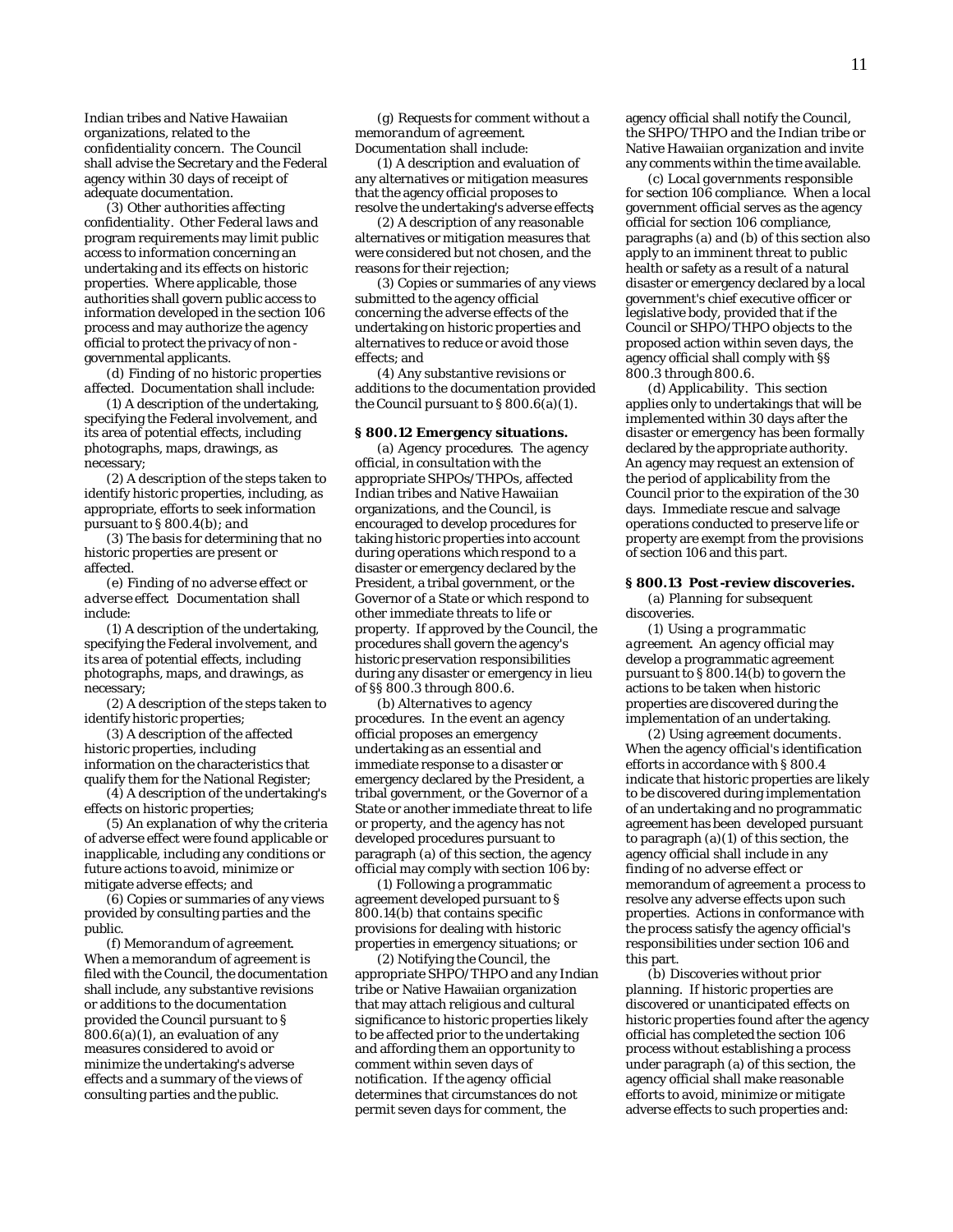(1) If the agency official has not approved the undertaking or if construction on an approved undertaking has not commenced, consult to resolve adverse effects pursuant to § 800.6; or

(2) If the agency official, the SHPO/THPO and any Indian tribe or Native Hawaiian organization that might attach religious and cultural significance to the affected property agree that such property is of value solely for its scientific, prehistoric, historic or archeological data, the agency official may comply with the Archeological and Historic Preservation Act instead of the procedures in this part and provide the Council, the SHPO/THPO, and the Indian tribe or Native Hawaiian organization with a report on the actions within a reasonable time after they are completed; or

(3) If the agency official has approved the undertaking and construction has commenced, determine actions that the agency official can take to resolve adverse effects, and notify the SHPO/THPO, any Indian tribe or Native Hawaiian organization that might attach religious and cultural significance to the affected property, and the Council within 48 hours of the discovery. The notification shall describe the agency official's assessment of National Register eligibility of the property and proposed actions to resolve the adverse effects. The SHPO/THPO, the Indian tribe or Native Hawaiian organization and the Council shall respond within 48 hours of the notification. The agency official shall take into account their recommendations regarding National Register eligibility and proposed actions, and then carry out appropriate actions. The agency official shall provide the SHPO/THPO, the Indian tribe or Native Hawaiian organization and the Council a report of the actions when they are completed.

(c) *Eligibility of properties*. The agency official, in consultation with the SHPO/THPO, may assume a newly discovered property to be eligible for the National Register for purposes of section 106. The agency official shall specify the National Register criteria used to assume the property's eligibility so that information can be used in the resolution of adverse effects.

(d) *Discoveries on tribal lands*. If historic properties are discovered on tribal lands, or there are unanticipated effects on historic properties found on tribal lands, after the agency official has completed the section 106 process without establishing a process under paragraph (a) of this section and construction has commenced, the agency official shall comply with applicable

tribal regulations and procedures and obtain the concurrence of the Indian tribe on the proposed action.

### **Subpart C-Program Alternatives**

### **§ 800.14 Federal agency program alternatives.**

(a) *Alternate procedures*. An agency official may develop procedures to implement section 106 and substitute them for all or part of subpart B of this part if they are consistent with the Council's regulations pursuant to section  $110(a)(2)(E)$  of the act.

(1) *Development of procedures*. The agency official shall consult with the Council, the National Conference of State Historic Preservation Officers or individual SHPO/THPOs, as appropriate, and Indian tribes and Native Hawaiian organizations, as specified in paragraph (f) of this section, in the development of alternate procedures, publish notice of the availability of proposed alternate procedures in the Federal Register and take other appropriate steps to seek public input during the development of alternate procedures.

(2) *Council review*. The agency official shall submit the proposed alternate procedures to the Council for a 60-day review period. If the Council finds the procedures to be consistent with this part, it shall notify the agency official and the agency official may adopt them as final alternate procedures.

(3) *Notice*. The agency official shall notify the parties with which it has consulted and publish notice of final alternate procedures in the Federal Register.

(4) *Legal effect*. Alternate procedures adopted pursuant to this subpart substitute for the Council's regulations for the purposes of the agency's compliance with section 106, except that where an Indian tribe has entered into an agreement with the Council to substitute tribal historic preservation regulations for the Council's regulations under section  $101(d)(5)$  of the act, the agency shall follow those regulations in lieu of the agency's procedures regarding undertakings on tribal lands. Prior to the Council entering into such agreements, the Council will provide Federal agencies notice and opportunity to comment on the proposed substitute tribal regulations.

(b) *Programmatic agreements* . The Council and the agency official may negotiate a programmatic agreement to govern the implementation of a particular program or the resolution of adverse effects from certain complex

project situations or multiple undertakings.

(1) *Use of programmatic agreements*. A programmatic agreement may be used:

(i) When effects on historic properties are similar and repetitive or are multi-State or regional in scope;

(ii) When effects on historic properties cannot be fully determined prior to approval of an undertaking;

(iii) When nonfederal parties are delegated major decisionmaking responsibilities;

(iv) Where routine management activities are undertaken at Federal installations, facilities, or other landmanagement units; or

(v) Where other circumstances warrant a departure from the normal section 106 process.

(2) *Developing programmatic agreements for agency programs*.

(i) The consultation shall involve, as appropriate, SHPO/THPOs, the National Conference of State Historic Preservation Officers (NCSHPO), Indian tribes and Native Hawaiian organizations, other Federal agencies, and members of the public. If the programmatic agreement has the potential to affect historic properties on tribal lands or historic properties of religious and cultural significance to an Indian tribe or Native Hawaiian organization, the agency official shall also follow paragraph (f) of this section.

(ii) *Public Participation*. The agency official shall arrange for public participation appropriate to the subject matter and the scope of the program and in accordance with subpart A of this part. The agency official shall consider the nature of the program and its likely effects on historic properties and take steps to involve the individuals, organizations and entities likely to be interested.

(iii) *Effect*. The programmatic agreement shall take effect when executed by the Council, the agency official and the appropriate SHPOs/THPOs when the programmatic agreement concerns a specific region or the president of NCSHPO when NCSHPO has participated in the consultation. A programmatic agreement shall take effect on tribal lands only when the THPO, Indian tribe or a designated representative of the tribe is a signatory to the agreement. Compliance with the procedures established by an approved programmatic agreement satisfies the agency's section 106 responsibilities for all individual undertakings of the program covered by the agreement until it expires or is terminated by the agency,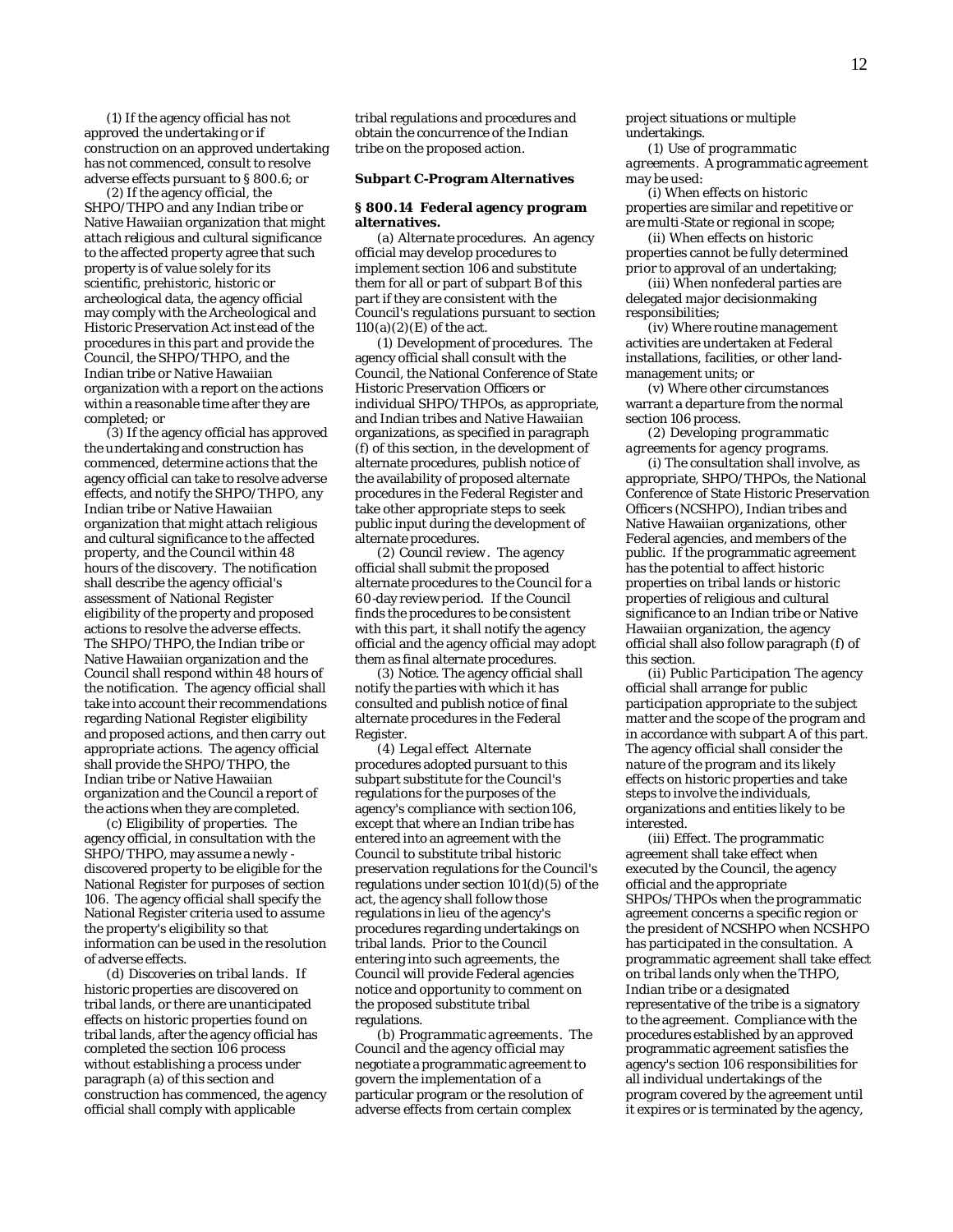the president of NCSHPO when a signatory, or the Council. Termination by an individual SHPO/THPO shall only terminate the application of a regional programmatic agreement within the jurisdiction of the SHPO/THPO. If a THPO assumes the responsibilities of a SHPO pursuant to section 101(d)(2) of the act and the SHPO is signatory to programmatic agreement, the THPO assumes the role of a signatory, including the right to terminate a regional programmatic agreement on lands under the jurisdiction of the tribe.

(iv) *Notice*. The agency official shall notify the parties with which it has consulted that a programmatic agreement has been executed under paragraph (b) of this section, provide appropriate public notice before it takes effect, and make any internal agency procedures implementing the agreement readily available to the Council, SHPO/THPOs, and the public.

(v) If the Council determines that the terms of a programmatic agreement are not being carried out, or if such an agreement is terminated, the agency official shall comply with subpart B of this part with regard to individual undertakings of the program covered by the agreement.

(3) *Developing programmatic agreements for complex or multiple undertakings*. Consultation to develop a programmatic agreement for dealing with the potential adverse effects of complex projects or multiple undertakings shall follow § 800.6. If consultation pertains to an activity involving multiple undertakings and the parties fail to reach agreement, then the agency official shall comply with the provisions of subpart B of this part for each individual undertaking.

(4) *Prototype programmatic agreements*. The Council may designate an agreement document as a prototype programmatic agreement that may be used for the same type of program or undertaking in more than one case or area. When an agency official uses such a prototype programmatic agreement, the agency official may develop and execute the agreement with the appropriate SHPO/THPO and the agreement shall become final without need for Council participation in consultation or Council signature.

(c) *Exempted categories*.

(1) *Criteria for establishing*. The Council or an agency official may propose a program or category of undertakings that may be exempted from review under the provisions of subpart B of this part, if the program or category meets the following criteria:

(i) The actions within the program or category would otherwise qualify as "undertakings" as defined in § 800.16;

(ii) The potential effects of the undertakings within the program or category upon historic prop erties are foreseeable and likely to be minimal or not adverse; and

(iii) Exemption of the program or category is consistent with the purposes of the act.

(2) *Public participation*. The proponent of the exemption shall arrange for public participation appropriate to the subject matter and the scope of the exemption and in accordance with the standards in subpart A of this part. The proponent of the exemption shall consider the nature of the exemption and its likely effects on historic properties and take steps to involve individuals, organizations and entities likely to be interested.

(3) *Consultation with SHPOs/THPOs*. The proponent of the exemption shall notify and consider the views of the SHPOs/THPOs on the exemption.

(4) *Consultation with Indian tribes and Native Hawaiian organizations*. If the exempted program or category of undertakings has the potential to affect historic properties on tribal lands or historic properties of religious and cultural significance to an Indian tribe or Native Hawaiian organization, the Council shall follow the requirements for the agency official set forth in paragraph (f) of this section.

(5) *Council review of proposed exemptions*. The Council shall review an exemption proposal that is supported by documentation describing the program or category for which the exemption is sought, demonstrating that the criteria of paragraph (c)(1) of this section have been met, describing the methods used to seek the views of the public, and summarizing any views submitted by the SHPO/THPOs, the public, and any others consulted. Unless it requests further information, the Council shall approve or reject the proposed exemption within 30 days of receipt, and thereafter notify the relevant agency official and SHPO/THPOs of the decision. The decision shall be based on the consistency of the exemption with the purposes of the act, taking into consideration the magnitude of the exempted undertaking or program and the likelihood of impairment of historic properties in accordance with section 214 of the act.

(6) *Legal consequences*. Any undertaking that falls within an approved exempted program or category shall

require no further review pursuant to subpart B of this part, unless the agency official or the Council determines that there are circumstances under which the normally excluded undertaking should be reviewed under subpart B of this part.

(7) *Termination*. The Council may terminate an exemption at the request of the agency official or when the Council determines that the exemption no longer meets the criteria of paragraph (c)(1) of this section. The Council shall notify the agency official 30 days before termination becomes effective.

(8) *Notice*. The proponent of the exemption shall publish notice of any approved exemption in the Federal Register.

(d) *Standard treatments*.

(1) *Establishment*. The Council, on its own initiative or at the request of another party, may establish standard methods for the treatment of a category of historic properties, a category of undertakings, or a category of effects on historic properties to assist Federal agencies in satisfying the requirements of subpart B of this part. The Council shall publish notice of standard treatments in the Federal Register.

(2) *Public participation*. The Council shall arrange for public participation appropriate to the subject matter and the scope of the standard treatment and consistent with subpart A of this part. The Council shall consider the nature of the standard treatment and its likely effects on historic properties and the individuals, organizations and entities likely to be interested. Where an agency official has proposed a standard treatment, the Council may request the agency official to arrange for public involvement.

(3) *Consultation with SHPOs/THPOs*. The Council shall notify and consider the views of SHPOs/THPOs on the proposed standard treatment.

(4) *Consultation with Indian tribes and Native Hawaiian organizations*. If the proposed standard treatment has the potential to affect historic properties on tribal lands or histor ic properties of religious and cultural significance to an Indian tribe or Native Hawaiian organization, the Council shall follow the requirements for the agency official set forth in paragraph (f) of this section.

(5) *Termination*. The Council may terminate a standard treatment by publication of a notice in the Federal Register 30 days before the termination takes effect.

(e) *Program comments*. An agency official may request the Council to comment on a category of undertakings in lieu of conducting indiv idual reviews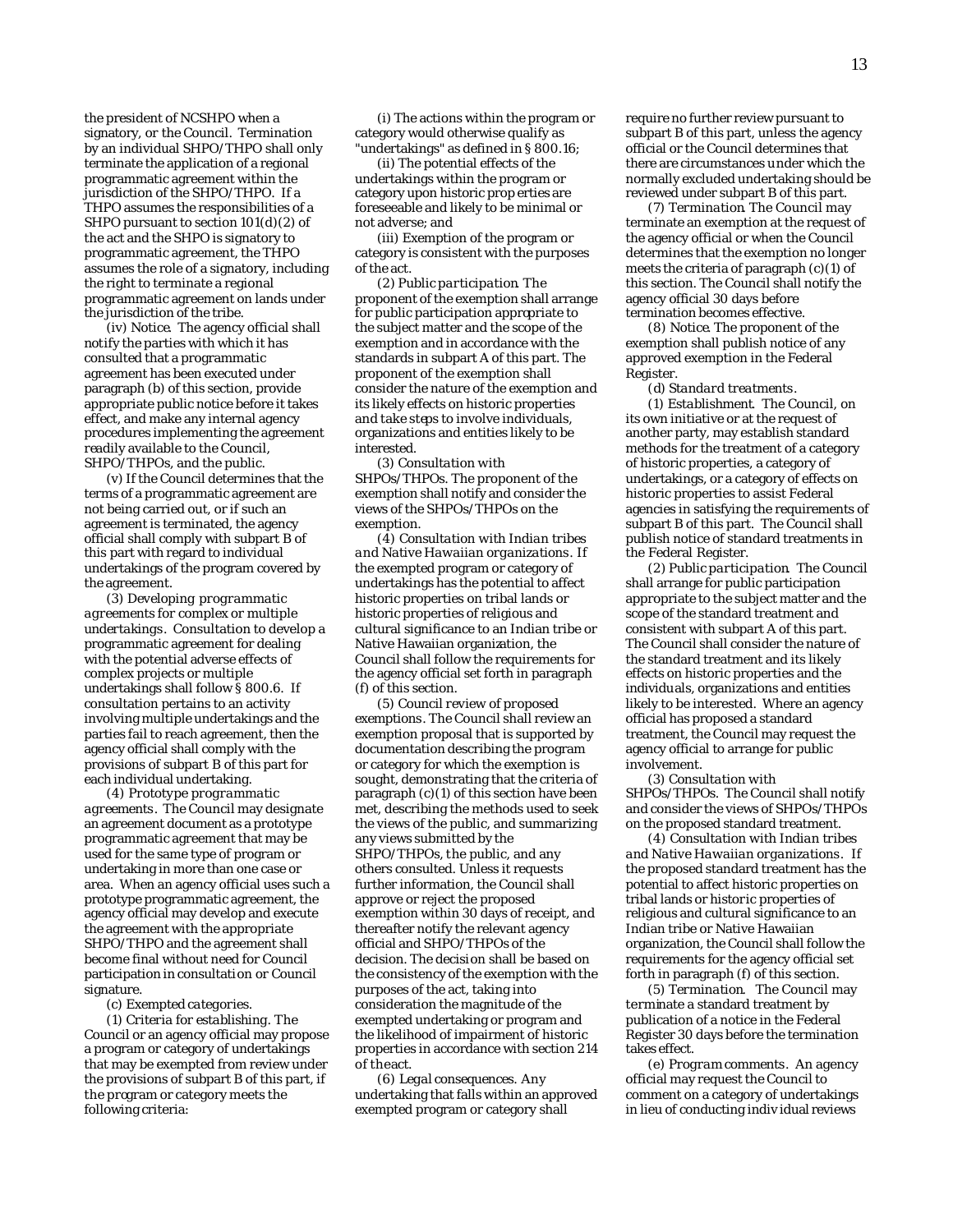under §§ 800.4 through 800.6. The Council may provide program comments at its own initiative.

(1) *Agency request*. The agency official shall identify the category of undertakings, specify the likely effects on historic properties, specify the steps the agency official will take to ensure that the effects are taken into account, identify the time period for which the comment is requested and summarize any views submitted by the public.

(2) *Public participation*. The agency official shall arrange for public participation appropriate to the subject matter and the scope of the category and in accordance with the standards in subpart A of this part. The agency official shall consider the nature of the undertakings and their likely effects on historic properties and the individuals, organizations and entities likely to be interested.

(3) *Consultation with SHPOs/THPOs*. The Council shall notify and consider the views of SHPOs/THPOs on the proposed program comment.

(4) *Consultation with Indian tribes and Native Hawaiian organizations*. If the program comment has the potential to affect historic properties on tribal lands or historic properties of religious and cultural significance to an Indian tribe or Native Hawaiian organization, the Council shall follow the requirements for the agency official set forth in paragraph (f) of this section.

(5) *Council action*. Unless the Council requests additional documentation, notifies the agency official that it will decline to comment, or obtains the consent of the agency official to extend the period for providing comment, the Council shall comment to the agency official within 45 days of the request.

(i) If the Council comments, the agency official shall take into account the comments of the Council in carrying ou t the undertakings within the category and publish notice in the Federal Register of the Council's comments and steps the agency will take to ensure that effects to historic properties are taken into account.

(ii) If the Council declines to comment, the agency official shall continue to comply with the requirements of §§ 800.3 through 800.6 for the individual undertakings.

(6) *Withdrawal of comment*. If the Council determines that the consideration of historic properties is not being carried out in a manner consistent with the program comment, the Council may withdraw the comment and the agency official shall comply with the

requirements of §§ 800.3 through 800.6 for the individual undertakings.

(f) *Consultation with Indian tribes and Native Hawaiian organizations when developing program alternatives*. Whenever an agency official proposes a program alternative pursuant to paragraphs (a) through (e) of this section, the agency official shall ensure that development of the program alternative includes appropr iate government-to-government consultation with affected Indian tribes and consultation with affected Native Hawaiian organizations.

(1) *Identifying affected Indian tribes and Native Hawaiian organizations*. If any undertaking covered by a proposed program alternative has the potential to affect historic properties on tribal lands, the agency official shall identify and consult with the Indian tribes having jurisdiction over such lands. If a proposed program alternative has the potential to affect historic properties of religious and cultural significance to an Indian tribe or a Native Hawaiian organization which are located off tribal lands, the agency official shall identify those Indian tribes and Native Hawaiian organizations that might attach religious and cultural significance to such properties and consult with them. When a proposed program alternative has nationwide applicability, the agency official shall identify an appropriate government to government consultation with Indian tribes and consult with Native Hawaiian organizations in accordance with existing Executive orders, Presidential memoranda and applicable provisions of law.

(2) *Results of consultation*. The agency official shall provide summaries of the views, along with copies of any written comments, provided by affected Indian tribes and Native Hawaiian organizations to the Council as part of the documentation for the proposed program alternative. The agency official and the Council shall take those views into account in reaching a final decision on the proposed program alternative.

# **§ 800.15 Tribal, State, and local program alternatives. (Reserved)**

#### **§ 800.16 Definitions.**

(a) *Act* means the National Historic Preservation Act of 1966, as amended, 16 U.S.C. 470-470w-6.

(b) *Agency* means agency as defined in 5 U.S.C. 551.

(c) *Approval of the expenditure of funds* means any final agency decision authorizing or permitting the expenditure of Federal funds or financial assistance on an undertaking, including any agency decision that may be subject to an administrative appeal.

(d) *Area of potential effects* means the geographic area or areas within which an undertaking may directly or indirectly cause alterations in the character or use of historic properties, if any such properties exist. The area of potential effects is influenced by the scale and nature of an undertaking and may be different for different kinds of effects caused by the undertaking.

(e) *Comment* means the findings and recommendations of the Council formally provided in writing to the head of a Federal agency under section 106.

(f) *Consultation* means the process of seeking, discussing, and considering the views of other participants, and, where feasible, seeking agreement with them regarding matters arising in the section 106 process. The Secretary's "Standards and Guidelines for Federal Agency Preservation Programs pursuant to the National Historic Preservation Act" provide further guidance on consultation.

(g) *Council* means the Advisory Council on Historic Preservation or a Council member or employee designated to act for the Council.

(h) *Day* or *days* means calendar days.

(i) *Effect* means alteration to the characteristics of a historic property qualifying it for inclusion in or eligibility for the National Register.

(j) *Foreclosure* means an action taken by an agency official that effectively precludes the Council from providing comments which the agency official can meaningfully consider prior to the approval of the undertaking.

(k) *Head of the agency* means the chief official of the Federal agency responsible for all aspects of the agency's actions. If a State, local or tribal government has assumed or has been delegated responsibility for section 106 compliance, the head of that unit of government shall be considered the head of the agency.

(l)(1) *Historic property* means any prehistoric or historic district, site, building, structure, or object included in, or eligible for inclusion in, the National Register of Historic Places maintained by the Secretary of the Interior. This term includes artifacts, records, and remains that are related to and located within such properties. The term includes properties of traditional religious and cultural importance to an Indian tribe or Native Hawaiian organization and that meet the National Register criteria.

(2) The term *eligible for inclusion in the National Register* includes both